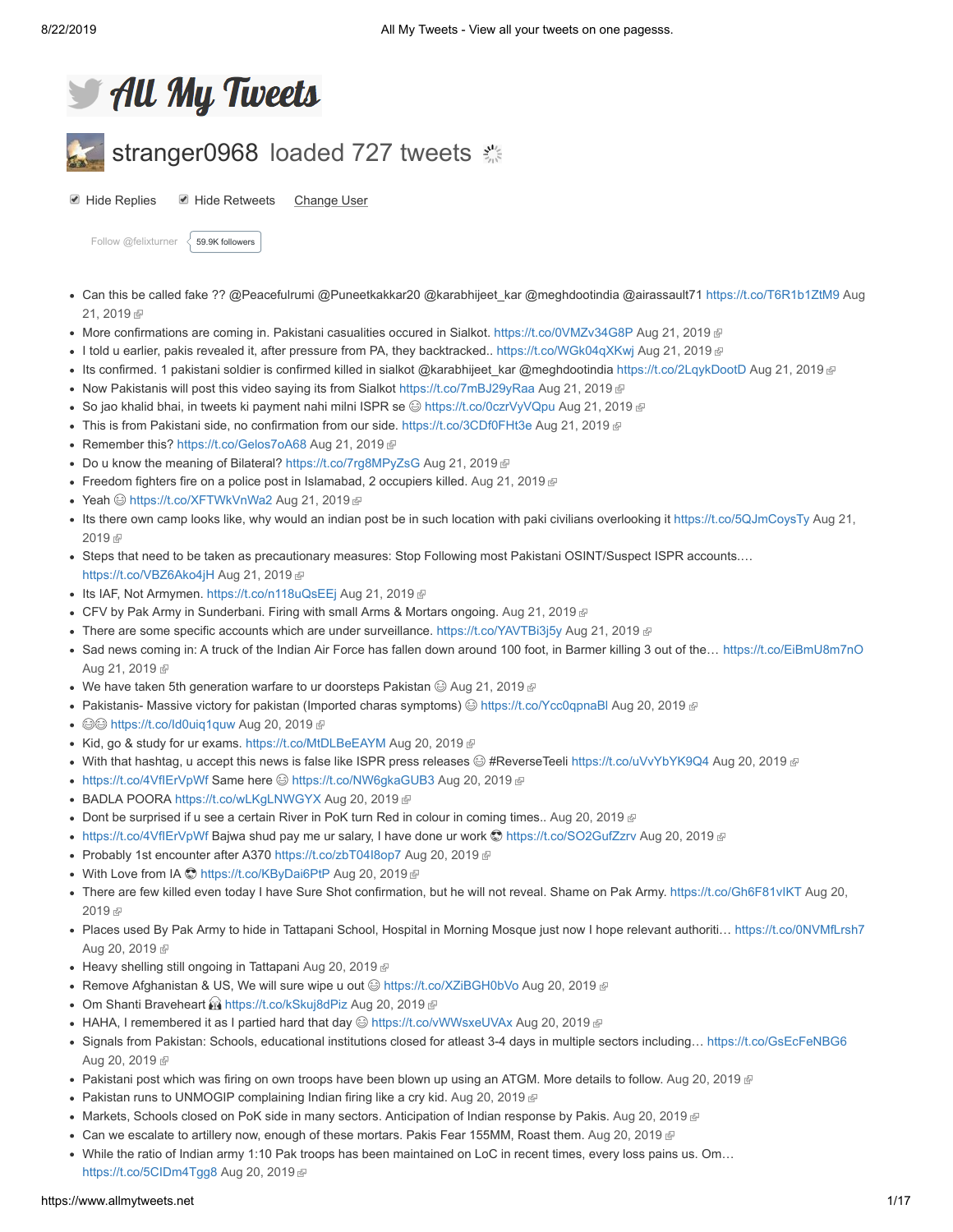- Pics From Tattapani after IA shelling [https://t.co/2MFA2ofQ83](http://t.co/2MFA2ofQ83) [Aug 20, 2019](https://twitter.com/stranger0968/status/1163729059051950080)
- One soldier Martyred In Pak firing. [Aug 20, 2019](https://twitter.com/stranger0968/status/1163726064520257536) @
- Multiple sector have opened up now. Clearly, nothing happened last night  $\textcircled{a}$  [Aug 20, 2019](https://twitter.com/stranger0968/status/1163722456667971584)  $\textcircled{r}$
- Pakistan violates Ceasefire in Krishna ghati, Poonch. This is the sector where Many BAT actions have taken place in past. [Aug 20, 2019](https://twitter.com/stranger0968/status/1163717718702534657)
- Pics From inside the Hospital where many Pak Army personnel are believed to have been killed in Indian response. Pa...
- [https://t.co/unOYWWWS4x](http://t.co/unOYWWWS4x) [Aug 20, 2019](https://twitter.com/stranger0968/status/1163716944702443520)
- Pakistan Army personnel have hidden in a hospital across LoC & firing on Indian troops from there. [Aug 20, 2019](https://twitter.com/stranger0968/status/1163710173023735808)
- Heavy Indian Firing in Tattapani, POJK [Aug 20, 2019](https://twitter.com/stranger0968/status/1163693749609910273)
- Talks or no talks, we are dealing a rogue state called Pakistan with a rogue Army. Remember when Musharaff initiall… [https://t.co/c0mepXCDXx](http://t.co/c0mepXCDXx) [Aug 20, 2019](https://twitter.com/stranger0968/status/1163693309010829312)
- Immature stuff from Quereshi. Shud have waited till morning for such timepass presser. Hopeless.. [Aug 19, 2019](https://twitter.com/stranger0968/status/1163518208365588485)
- Pakistani OSINT has gone Bonkers today  $\circledcirc$  [Aug 19, 2019](https://twitter.com/stranger0968/status/1163507184615006208)  $\circledcirc$
- Sushil khajuria, My Hero, was martyred around 8 years back. Still remember him. While mental state of these Pakista… [https://t.co/R5C5rc5ry2](http://t.co/R5C5rc5ry2) [Aug 19, 2019](https://twitter.com/stranger0968/status/1163497700660326401) @
- OK [https://t.co/r9pX4k2e7a](http://t.co/r9pX4k2e7a) [Aug 19, 2019](https://twitter.com/stranger0968/status/1163495944689737728)
- Despite knowing Indian Army level of Mobilisation, Pak Army has not even taken the primary step- Vacating civilians, do u guys know why? [Aug 19, 2019](https://twitter.com/stranger0968/status/1163487376817229825) &
- Big Guns in Favourite Sector. Message is very Clear Now. [Aug 19, 2019](https://twitter.com/stranger0968/status/1163483223374094336)
- TTP claims responsibility for killing 4 Pakistan Armymen in charmang area of bajaur agency. [Aug 19, 2019](https://twitter.com/stranger0968/status/1163482506974437383)  $\mathbb{F}$
- Looking at the pic, it doesnt look like kashmir local. A typical Pakistani Punjabi Armymen. Let me add it to thread… [https://t.co/R1tClKhTQz](http://t.co/R1tClKhTQz) [Aug 19, 2019](https://twitter.com/stranger0968/status/1163480538151301125) &
- Having seen Pakistan Army for years, I know they will never mend there ways. Infiltration will continue or increase… [https://t.co/mqMKFvkKYh](http://t.co/mqMKFvkKYh) [Aug 19, 2019](https://twitter.com/stranger0968/status/1163479048468779008) &
- As I wrote this tweet, Indian Forces have started shelling in Neza pir sector, PoK. [https://t.co/h1JxGD2Mz2](http://t.co/h1JxGD2Mz2) [Aug 19, 2019](https://twitter.com/stranger0968/status/1163476829526790144) @
- Agli jung Sringar nahi, Muzzafarabad ke lie hogi. I hope I am able to many unanswered Questions here. [Aug 19, 2019](https://twitter.com/stranger0968/status/1163476485182775301) @
- Imran khan calls Trump, asks for descalation with India (repeat of Nawaz Sharif 1999). Trump & Modi speak today whe… https://t.co/5uDSIAkEfE [Aug 19, 2019](https://twitter.com/stranger0968/status/1163467115501764609)
- HAHAHAHA, Poor Chaps https://t.co/GFWvUh75II [Aug 19, 2019](https://twitter.com/stranger0968/status/1163461353937547265) ®
- Lg bro, pls tell him to chill. It seems somebody has threatened him. We want him to be safe. [https://t.co/owD7rRlCk0](http://t.co/owD7rRlCk0) [Aug 19, 2019](https://twitter.com/stranger0968/status/1163452807963430914) ®
- On Public demand, I am putting the whole tweet. Such messages are of great help, thank u brothers. We owe u a lot. [https://t.co/plCcyYJGK7](http://t.co/plCcyYJGK7) [Aug 19, 2019](https://twitter.com/stranger0968/status/1163449880452354049) @
- Thanks to our Agents, passed over to authorities. Agent WPC, pls share coordinates also. [https://t.co/PoPxJ4QWVa](http://t.co/PoPxJ4QWVa) [Aug 19, 2019](https://twitter.com/stranger0968/status/1163443432406339584)
- In my communication with residents of PoK, people there were not happy with Gen Bajwa. They feel that Bajwa has led… [https://t.co/oV5z0Kk2r9](http://t.co/oV5z0Kk2r9) [Aug 19, 2019](https://twitter.com/stranger0968/status/1163442656376057859)
- These Mountains are beautiful in Daytime but become dangerous in Dark. [https://t.co/P0vNzYJiX3](http://t.co/P0vNzYJiX3) [Aug 19, 2019](https://twitter.com/stranger0968/status/1163437705063215104) @
- Hypocrite Imran [https://t.co/Wu5k3a5yYX](http://t.co/Wu5k3a5yYX) [Aug 19, 2019](https://twitter.com/stranger0968/status/1163434034476851202)
- [His plans were also failed when his planned Uri terror attack backfired & India did surgical strikes In response to… https://t.co/Z9TvqSNBig](https://twitter.com/stranger0968/status/1163419442350612480) Aug 19, 2019 图
- So Gen Bajwa gets 3 year extension. In Pakistan, when Generals want extension, they increase tensions along LoC to… [https://t.co/F4W7LUI42h](http://t.co/F4W7LUI42h) [Aug 19, 2019](https://twitter.com/stranger0968/status/1163417972658122752)
- This is just an effort to arm twist USA & make them mediate between India-Pakistan. [https://t.co/kmldMNs11K](http://t.co/kmldMNs11K) [Aug 19, 2019](https://twitter.com/stranger0968/status/1163384823374917634) @
- Heart bleeds for Afghanistan. For so many years, both India & Afghanistan has been target of Pakistani terrorism fa… [https://t.co/sX83T0p91M](http://t.co/sX83T0p91M) [Aug 19, 2019](https://twitter.com/stranger0968/status/1163383044767670273) &
- This is how Pak propaganda works. Reporting him to @igpjmu @KashmirPolice @NIA\_India [https://t.co/BzbUtuIMH0](http://t.co/BzbUtuIMH0) [Aug 19, 2019](https://twitter.com/stranger0968/status/1163381159264280576) @
- Heavy Indian Shelling again reported in Tatapani [Aug 19, 2019](https://twitter.com/stranger0968/status/1163362201400483841) @
- ISPR, Sir backlog will keep on increasing. Start revealing some figures now. Already 8 of 17th & few more of yeste... [https://t.co/sKtbxgdlAK](http://t.co/sKtbxgdlAK) [Aug 19, 2019](https://twitter.com/stranger0968/status/1163354961377468416) &
- Thank god, he got an award that too of Combat  $\circledast$  [https://t.co/A5XuSe0xoQ](http://t.co/A5XuSe0xoQ) [Aug 19, 2019](https://twitter.com/stranger0968/status/1163349385662607361)  $\circledast$
- Even after suffering so much, Pak Army not mending its ways. Again Pak forces start firing in Nowhera sector. [Aug 19, 2019](https://twitter.com/stranger0968/status/1163333109397565441) ®
- [Enemy, u r fighting this Army. I hope u understand what Indian Army is made up of. Salute the Indian Soldier](https://twitter.com/stranger0968/status/1163307860631183360) in [https://t.co/PxmyiMZCp0](http://t.co/PxmyiMZCp0) Aug 19, 2019
- I see a limited scale conflict as a very much possibility now. May god be with our soldiers. Bharat Mata Ki Jai.. [Aug 18, 2019](https://twitter.com/stranger0968/status/1163155051185156096)  $\Omega$
- READY, let em come.. © [https://t.co/sXBg1Vs9uQ](http://t.co/sXBg1Vs9uQ) [Aug 18, 2019](https://twitter.com/stranger0968/status/1163150953798877187) ®
- I said in evening, PA is digging there own graves. [https://t.co/bRz0DgjLwm](http://t.co/bRz0DgjLwm) [Aug 18, 2019](https://twitter.com/stranger0968/status/1163150335562719235)  $\Omega$
- Indian Army used ATGMs today, ISPR says used on civilians. Whom are u fooling Ghafoor, I know what purpose ATGMs ar... [https://t.co/GuHxlKnImu](http://t.co/GuHxlKnImu) [Aug 18, 2019](https://twitter.com/stranger0968/status/1163147512649306113)
- Using word snake, zaid hamid to nahi hai  $\circledast$  [https://t.co/jCRVqsqCGe](http://t.co/jCRVqsqCGe) [Aug 18, 2019](https://twitter.com/stranger0968/status/1163136047389323270)  $\circledast$
- FAKE PROFILE ALERT [https://t.co/jCRVqsqCGe](http://t.co/jCRVqsqCGe) [Aug 18, 2019](https://twitter.com/stranger0968/status/1163134921008963586) @
- Pakistan Propaganda video posting guide 1. Go to youtube 2. Put in Iron dome, download video, post it as LoC firing… [https://t.co/SGCUG72d6y](http://t.co/SGCUG72d6y) [Aug 18, 2019](https://twitter.com/stranger0968/status/1163134589881278464)
- Iron dome pictures are from battal sector. Khalid bhai, I think u have taken wrong medicine today.  **n** [https://t.co/V6Nck9NeZ3](http://t.co/V6Nck9NeZ3) [Aug 18, 2019](https://twitter.com/stranger0968/status/1163133480852774914) ®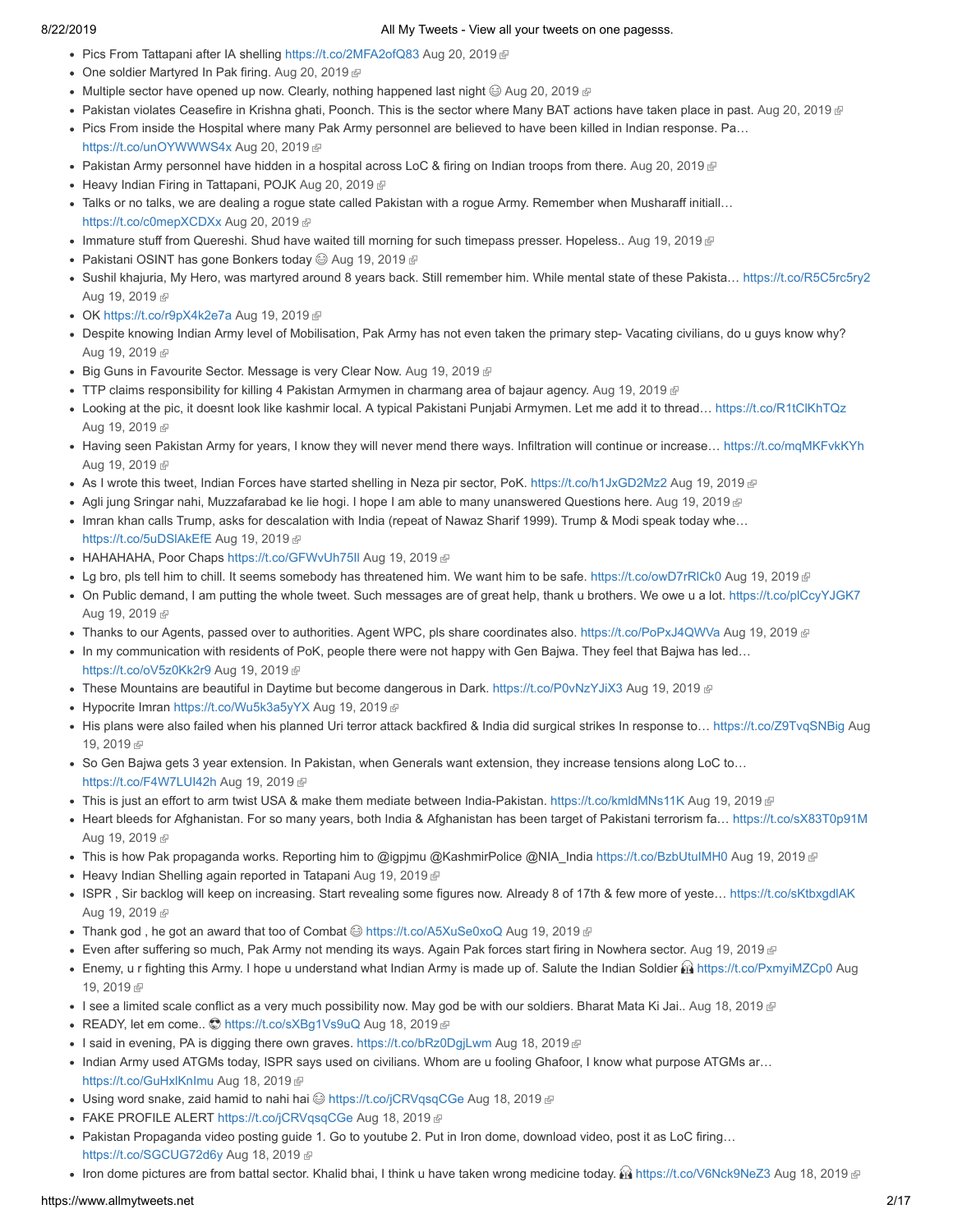- . Till now, IA has been retaliating to Pak CFVs/ foiling BAT attempts. What if they decide to make it proactive & dec... [https://t.co/PZkg47eXki](http://t.co/PZkg47eXki) [Aug 18, 2019](https://twitter.com/stranger0968/status/1163129931313897478) @
- Pakistan Army is on self-destruction mode. They are engaging with an Army which can dominate them along all places,… [https://t.co/7prFHQK9S8](http://t.co/7prFHQK9S8) [Aug 18, 2019](https://twitter.com/stranger0968/status/1163127174112698375)
- BUTCHERS IN UNIFORM [https://t.co/XQGenkoRRE](http://t.co/XQGenkoRRE) [Aug 18, 2019](https://twitter.com/stranger0968/status/1163118879897509888)
- [LoC pe Shadi mai kaunse gaane ache lagenge, pls suggest? Mine favourite is, 'aaj lagja gale se thaan karke, thaan thaan karke'. Aug 18, 2019](https://twitter.com/stranger0968/status/1163116880418299904) 兩
- Why no officers of Pak Army come to fight on LoC? Are they too afraid or lower ranks dont matter to them? [Aug 18, 2019](https://twitter.com/stranger0968/status/1163114336593821698)  $\oplus$
- Pak Army violates ceasefire in Nowshera sector [Aug 18, 2019](https://twitter.com/stranger0968/status/1163104943760216065)
- Pakistanis posting fake news that a wedding party has been targetted by Indian Army, its false news. Rather, a Paki... [https://t.co/9S0QIzESmi](http://t.co/9S0QIzESmi) [Aug 18, 2019](https://twitter.com/stranger0968/status/1163103885428498432) @
- Till now, its heavy mortars been used. Artillery not used right now. [https://t.co/YTBjwZUhs7](http://t.co/YTBjwZUhs7) [Aug 18, 2019](https://twitter.com/stranger0968/status/1163102572061843457) @
- Battal & Tata Pani on target right now. Casuality count is very high in Tata Pani as per Pakistani locals. [Aug 18, 2019](https://twitter.com/stranger0968/status/1163101441571115009)
- Gone nuts  $\circledcirc\circ$  [https://t.co/kJ01LF3ADL](http://t.co/kJ01LF3ADL) [Aug 18, 2019](https://twitter.com/stranger0968/status/1163101066877124609)
- Very HEAVY shelling ongoing. Many casualities on Pakistan Side. [https://t.co/iM7xIQIBuc](http://t.co/iM7xIQIBuc) [Aug 18, 2019](https://twitter.com/stranger0968/status/1163096027471208450)
- Heavy Indian shelling in Tata pani, 1 Pakistan Armymen killed [Aug 18, 2019](https://twitter.com/stranger0968/status/1163095575681806343)
- There seems to be a desperate attemp by Pak Army to push in terrorist Via Sunderbani. [Aug 18, 2019](https://twitter.com/stranger0968/status/1163082131792375810) @
- Pakistan violates ceasefire in Sunderbani [Aug 18, 2019](https://twitter.com/stranger0968/status/1163077118319894528)
- I see suspicious activity on Pak SM today, many accounts on watchlist who were 'credible' are acting different & sp… [https://t.co/Ubunry8rW0](http://t.co/Ubunry8rW0) [Aug 18, 2019](https://twitter.com/stranger0968/status/1163076795819798528) @
- HAHAHAHA, Ghafoor sir pls arrange English speaking course on urgent basis now. Aise twitter jihad nahi ho payega  $\odot$ [https://t.co/1sGF6kce2h](http://t.co/1sGF6kce2h) [Aug 18, 2019](https://twitter.com/stranger0968/status/1163073960361308160)
- Proper collapse awaiting them [https://t.co/IyqvAVTJff](http://t.co/IyqvAVTJff) [Aug 18, 2019](https://twitter.com/stranger0968/status/1163070280245403649)  $\text{F}$
- Massive victory for Pakistan. This will force Pakistanis to work extra harder & will be helpful in times to come. I... https://t.co/7hyOwPNF2S Aug 18, 2019
- Pakistan Army, for Godsake why u guys are hiding in Civilian Areas. SHAME on u [https://t.co/cbv7mbRfgY](http://t.co/cbv7mbRfgY) [Aug 18, 2019](https://twitter.com/stranger0968/status/1163051114318761984)
- ISPR has released partial payment of there Troll Army, now u will see many fake news like bus accident of yatris, r… [https://t.co/lxYKWPG2em](http://t.co/lxYKWPG2em) [Aug 18, 2019](https://twitter.com/stranger0968/status/1163045396207288320) &
- [Just see how Pakistanis celebrate death. Its a nation with fanatics all around. I hope they get well soon. https://t.co/gi5HEcThmf](https://twitter.com/stranger0968/status/1163032929699880960) Aug 18, 2019
- Sequence of events since 15th August Morning [https://t.co/LvhOmCBwkg](http://t.co/LvhOmCBwkg) [Aug 18, 2019](https://twitter.com/stranger0968/status/1163022644888985600)
- For Pakistan, Sukh Bhare din beete re bhaiya, abb Dukh ayo re (sorry for making it opposite) [https://t.co/RtycxbzmPN](http://t.co/RtycxbzmPN) [Aug 18, 2019](https://twitter.com/stranger0968/status/1162983830191595520) *®*
- This is just a trailer, picture abhi baaki hai dost. ☺ [https://t.co/Fm2inkwDbj](http://t.co/Fm2inkwDbj) [Aug 18, 2019](https://twitter.com/stranger0968/status/1162980424454459392) .
- PAF over LUND [https://t.co/NRRfTr8Cx8](http://t.co/NRRfTr8Cx8) [Aug 18, 2019](https://twitter.com/stranger0968/status/1162975366203564038)
- [https://t.co/YIVnwHNFCS](http://t.co/YIVnwHNFCS) Sir pls ask authorities to unblock this account [https://t.co/jI5TPNFltz](http://t.co/jI5TPNFltz) [Aug 18, 2019](https://twitter.com/stranger0968/status/1162966340916916224)  $\oplus$
- Ghafoor saab, when u came on twitter to tweet about ur twitter warriors accounts been suspended, u cud have taken a… [https://t.co/sJeZrisgQP](http://t.co/sJeZrisgQP) [Aug 18, 2019](https://twitter.com/stranger0968/status/1162948751041974274) 图
- Afghan brothers, we are with u in these tough times. Time has come to fight mutual enemy now. [https://t.co/Xr8ptQwYLP](http://t.co/Xr8ptQwYLP) [Aug 17, 2019](https://twitter.com/stranger0968/status/1162810243723587584)
- ©© [https://t.co/sJZc5cZiC7](http://t.co/sJZc5cZiC7) [Aug 17, 2019](https://twitter.com/stranger0968/status/1162796827726319616) @
- [https://t.co/auo2GOSkbs](http://t.co/auo2GOSkbs) Yesterday, they have transported equipment on IB [https://t.co/LCioUuRdx2](http://t.co/LCioUuRdx2) [Aug 17, 2019](https://twitter.com/stranger0968/status/1162778439411089408)  $\oplus$
- A change witnessed from last many months. Our SM is very active, repsonding very well to Paki propaganda. Counter o… [https://t.co/yj7bT3JCnQ](http://t.co/yj7bT3JCnQ) [Aug 17, 2019](https://twitter.com/stranger0968/status/1162775209671192577)
- Developments since Article 370 Move: Escalations happening on LoC since 14th night Since 15th morning, Pak Army tri… [https://t.co/GeW8LHdjEy](http://t.co/GeW8LHdjEy) [Aug 17, 2019](https://twitter.com/stranger0968/status/1162750828777791488)
- Gone Nuts [https://t.co/I9ckaf8XYX](http://t.co/I9ckaf8XYX) [Aug 17, 2019](https://twitter.com/stranger0968/status/1162745423473336321)
- Flood like situation in Chenab river after India released water. To kya apne yahan flood le ayen?? © [https://t.co/6eR8vqT4L5](http://t.co/6eR8vqT4L5) [Aug 17, 2019](https://twitter.com/stranger0968/status/1162735141275480066) @
- My heart bleeds to see such disrespect by an Army for its soldiers. Whenever any pakistani engages with us, we will… [https://t.co/3fgFjJLHTX](http://t.co/3fgFjJLHTX) [Aug 17, 2019](https://twitter.com/stranger0968/status/1162731792316665858) @
- **B** Shat Shat Naman Bharat Ma ke Veer Sapoot ko https://t.co/h0flUTETgz [Aug 17, 2019](https://twitter.com/stranger0968/status/1162718342009856000) @
- C[https://t.co/mCxVKgcUFa](http://t.co/mCxVKgcUFa) [Aug 17, 2019](https://twitter.com/stranger0968/status/1162717677657346049) @
- If High time that DGISPR confirms this news now (If there is some shame left in him). [https://t.co/zdEbKXfWEF](http://t.co/zdEbKXfWEF) [Aug 17, 2019](https://twitter.com/stranger0968/status/1162717585974034432)
- #NewProfilePic [https://t.co/WZB163Pygg](http://t.co/WZB163Pygg) [Aug 17, 2019](https://twitter.com/stranger0968/status/1162714196338831364) ®
- Where is the official confirmation by ISPR official page. This is what we are saying, most pak army casualties are… [https://t.co/olFVnkmY6k](http://t.co/olFVnkmY6k) [Aug 17, 2019](https://twitter.com/stranger0968/status/1162707010321694720) &
- I have decided to help families of martyred troops of pakistan army who are not given due respect by ISPR. They can... [https://t.co/ayjMB4Pk3i](http://t.co/ayjMB4Pk3i) [Aug 17, 2019](https://twitter.com/stranger0968/status/1162698544723177473) @
- Ur OSINT accounts, with 10k followers are lying. DGISPR, revealed casuality of 15th on 16th, why?? There are posts… [https://t.co/PyzhuPzevg](http://t.co/PyzhuPzevg) [Aug 17, 2019](https://twitter.com/stranger0968/status/1162695417135542274)
- Yes, Some of them even forced ISPR to tweet about it, Sepoy Mohammed Sheeraz killed on 15th, his info was not poste… [https://t.co/fZv1QHkt5O](http://t.co/fZv1QHkt5O) [Aug 17, 2019](https://twitter.com/stranger0968/status/1162690471770152960)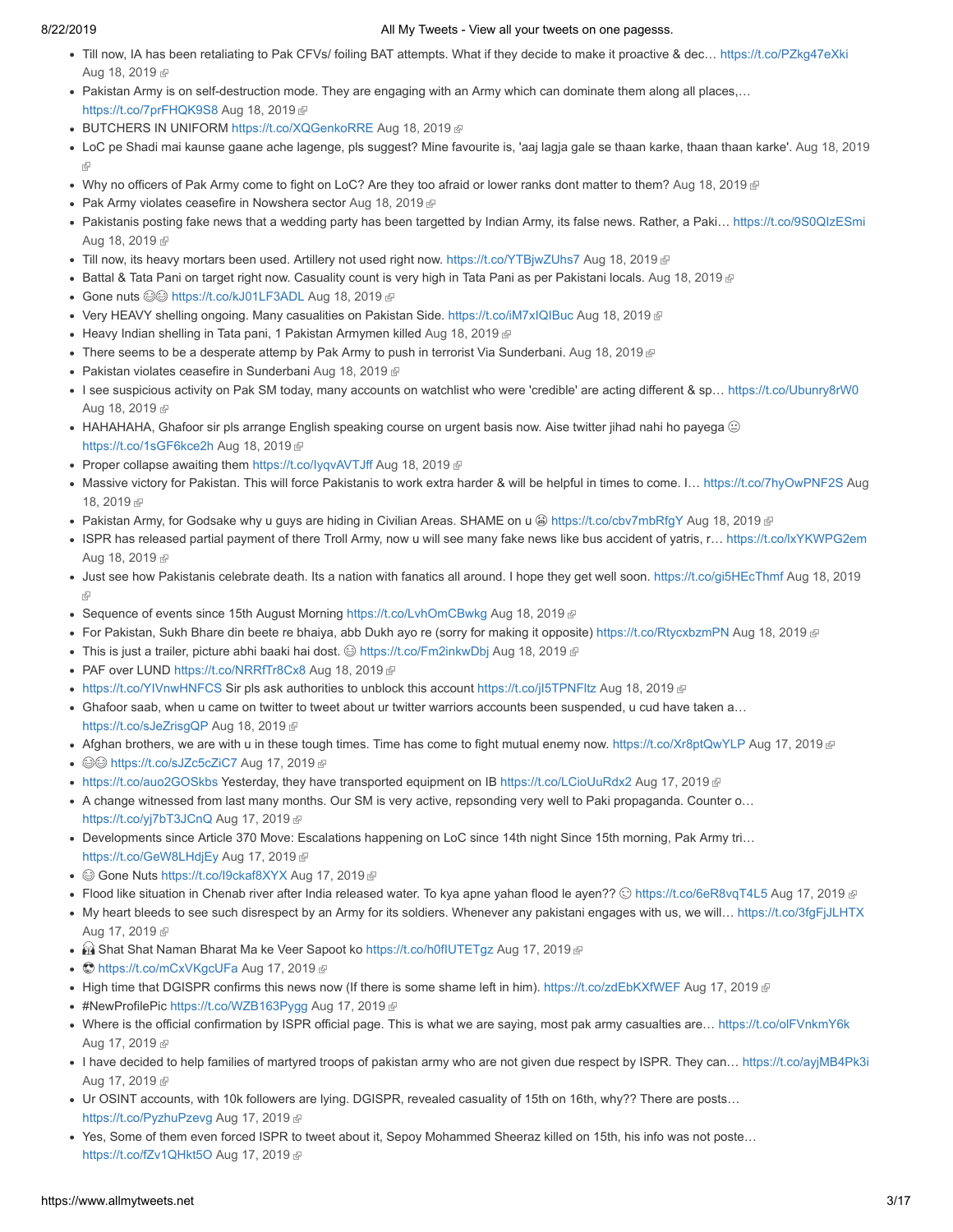- The pic used is of a pakistani post blown up today. Look at the context in which u have posted this pic. Shame on U... [https://t.co/myInTbuIip](http://t.co/myInTbuIip) [Aug 17, 2019](https://twitter.com/stranger0968/status/1162689095082098689) &
- Apart from Regulars & Terrorists, SSG taking a hit on LoC is a great news. It is particularly breaking there Morale… [https://t.co/u7pWlBkbMb](http://t.co/u7pWlBkbMb) [Aug 17, 2019](https://twitter.com/stranger0968/status/1162688164571570176) @
- In coming days, relatives of Pak Armymen killed by Indian Army wud come on twitter & ask DGISPR to acknowledge mart… [https://t.co/jwKT8LAITW](http://t.co/jwKT8LAITW) [Aug 17, 2019](https://twitter.com/stranger0968/status/1162684843471364098)
- NAKYAL ka ho gaya Bura HAAL [Aug 17, 2019](https://twitter.com/stranger0968/status/1162681092261986306)
- [https://t.co/uBik7sZqEo](http://t.co/uBik7sZqEo) As told earlier, now confirmed by mainstream media. [https://t.co/KzeSr4nwAW](http://t.co/KzeSr4nwAW) [Aug 17, 2019](https://twitter.com/stranger0968/status/1162680144030568448) ®
- Many pakistani posts have been vacated in Nakyal now. A credible source tells me that pak armymen have taken refuge… [https://t.co/JHLYOHxH5A](http://t.co/JHLYOHxH5A) [Aug 17, 2019](https://twitter.com/stranger0968/status/1162660408471302145)
- Bajwa- Commanders, whats the situation, Over Commanders- PKMKB achieved, over Bajwa- Inshallah, over n out [Aug 17, 2019](https://twitter.com/stranger0968/status/1162650724955766784)
- Just a beginning, we will counter each & every pak propaganda in there own language.  $\bullet$  [https://t.co/7c2OU9ajYu](http://t.co/7c2OU9ajYu) [Aug 17, 2019](https://twitter.com/stranger0968/status/1162648969954177024) @
- Pakistanis in Nakyal urged to donate blood on urgent basis in local hospitals. DGISPR-Nothing happened Inshallah, just few trees uprooted  $\odot$ [Aug 17, 2019](https://twitter.com/stranger0968/status/1162640241305542657) &
- $\bullet$  Take it upwards, we love to see forests burning. [Aug 17, 2019](https://twitter.com/stranger0968/status/1162639492295069701)  $\textcircled{F}$
- Whole south pir panjal under Indian Firing now. Fire has spread to most neighbouring sectors. Pakistan army readying there white flag now. [Aug 17, 2019](https://twitter.com/stranger0968/status/1162637339463696385) &
- HAHAHAHA, Tweet deleted, but we keep an eye of BAAZ. MASSIVE PAYBACK [https://t.co/6vqLplzZqU](http://t.co/6vqLplzZqU) [Aug 17, 2019](https://twitter.com/stranger0968/status/1162636910508072960)
- 1 Pakistani post has been destroyed in Samahni sector. Casualities expected on there side. Will wait for locals to... [https://t.co/VNzaaxdomo](http://t.co/VNzaaxdomo) [Aug 17, 2019](https://twitter.com/stranger0968/status/1162635624760958976) @
- Callibre escalation from Indian Army. Lions have woken up Pakistanis. [Aug 17, 2019](https://twitter.com/stranger0968/status/1162633641048100864)
- Images from Pakistani Side, Samahni sector. Payback time now. [https://t.co/jzX14PK1TE](http://t.co/jzX14PK1TE) [Aug 17, 2019](https://twitter.com/stranger0968/status/1162632547790217216) ®
- Major Infiltration bid foiled in Nowshera [Aug 17, 2019](https://twitter.com/stranger0968/status/1162631202358079493) @
- CFV still on in multipe sectors [Aug 17, 2019](https://twitter.com/stranger0968/status/1162630302927339521) @
- SURPRISE awaiting Pakistan Army [Aug 17, 2019](https://twitter.com/stranger0968/status/1162629848935927810)
- Meanwhile, Heavy Indian shelling has started in Samahni sector on PoK side. [Aug 17, 2019](https://twitter.com/stranger0968/status/1162627606375817221)  $\mathbb P$
- 1 Jawan Martyred in Pak CFV in Naushera Sector. Om Shanti Braveheart. [Aug 17, 2019](https://twitter.com/stranger0968/status/1162627301726662656)
- Pakistan violated ceasefire in Nowshera Sector of Rajouri at 6:30 am, today. Small arms & Mortar firing from both sides. [Aug 17, 2019](https://twitter.com/stranger0968/status/1162620797581742080) ®
- $\bullet$  Ye charas bhi kamaal hai, kya kya karwa deti hai  $\odot$  [https://t.co/gJOqsLuu2y](http://t.co/gJOqsLuu2y) [Aug 17, 2019](https://twitter.com/stranger0968/status/1162569118253498368) @
- Haha [https://t.co/fc0PdIPmgp](http://t.co/fc0PdIPmgp) [Aug 17, 2019](https://twitter.com/stranger0968/status/1162568306995412994)
- Firing continuing, local pakistani confirms. Artillery use is not ruled out. [https://t.co/5GcNpQ7dEh](http://t.co/5GcNpQ7dEh) [Aug 16, 2019](https://twitter.com/stranger0968/status/1162432294466052097) ®
- Heavy Indian Shelling in Kotli begins. Count them DGISPR.. [Aug 16, 2019](https://twitter.com/stranger0968/status/1162425332793823233)
- Message circulated on Pakistani Handles today. Darr acha hai © [https://t.co/s2vUJRpYGp](http://t.co/s2vUJRpYGp) [Aug 16, 2019](https://twitter.com/stranger0968/status/1162422124260147201) @
- Some handles who have Indian Names with all links to pakistani agencies will be identified now. I have got a feelin... [https://t.co/ipXzqjXb8a](http://t.co/ipXzqjXb8a) [Aug 16, 2019](https://twitter.com/stranger0968/status/1162413080262971392) ®
- Congratulations, account suspended @sneheshphilip @AdityaRajKaul [https://t.co/ycXiWE8V9E](http://t.co/ycXiWE8V9E) [Aug 16, 2019](https://twitter.com/stranger0968/status/1162409566426030081) ®
- In short, pakistan ki beizzati ho gai [https://t.co/Lv1YvAxFCu](http://t.co/Lv1YvAxFCu) [Aug 16, 2019](https://twitter.com/stranger0968/status/1162404979627429894)
- Massive victory for Pakistan [https://t.co/M6gERZyIFr](http://t.co/M6gERZyIFr) [Aug 16, 2019](https://twitter.com/stranger0968/status/1162403425553965056)
- [Today, I promise to myself to NOT purchase any Chinese product in my life. China is the real enemy of India… https://t.co/JGZhs7MGPX](https://twitter.com/stranger0968/status/1162398810540261380) Aug 16, 2019 图
- 16, exact no of pakistani soldiers killed on LoC in recent days [Aug 16, 2019](https://twitter.com/stranger0968/status/1162394606669041664) @
- SIALKOT [Aug 16, 2019](https://twitter.com/stranger0968/status/1162391792895049729) <sup>®</sup>
- Huge Army movements have started in Pakistan. We are waiting for u guys. [Aug 16, 2019](https://twitter.com/stranger0968/status/1162388778482204672)  $\epsilon$
- Neelum will pay for there sins, what else can be said in this matter  $\Box$  [https://t.co/3iHYYNvkXq](http://t.co/3iHYYNvkXq) [Aug 16, 2019](https://twitter.com/stranger0968/status/1162384460760932352)  $\mathbb F$
- Pakistan gets insulted in UNSC, nowhere to go now. [Aug 16, 2019](https://twitter.com/stranger0968/status/1162366585476210688)  $\mathbb{P}$
- Haha, Pakistanis are now making fake accounts. Hum jang nahi karenge, uske ilawa sab karenge  $\circledast\circ$  Guys pls report un... [https://t.co/9wFNDM3dNp](http://t.co/9wFNDM3dNp) [Aug 16, 2019](https://twitter.com/stranger0968/status/1162324190298591232)
- BREAKING: Blast in a Mosque in Quetta, Casualties feared [Aug 16, 2019](https://twitter.com/stranger0968/status/1162308792647856128) @
- Pakistanis- Ek to kod, upar se khujli @ [https://t.co/VGxlgEB2GU](http://t.co/VGxlgEB2GU) [Aug 16, 2019](https://twitter.com/stranger0968/status/1162279443949162496) @
- He shud become a builder & make flats on corner plots. Huge margin. [https://t.co/8SvkKcSbOG](http://t.co/8SvkKcSbOG) [Aug 16, 2019](https://twitter.com/stranger0968/status/1162278056871940096) @
- In current scenario, Indian Army is Teaching a good lesson to Pak Army but still enemy is not mending its ways. Wha... https://t.co/xZlhki9Trx [Aug 16, 2019](https://twitter.com/stranger0968/status/1162277516037349376)
- Heavy firing between Indo-Pak troops in Leepa. Indian Army retaliating to stop infiltration bids supported by Pak Army. [Aug 16, 2019](https://twitter.com/stranger0968/status/1162272939565187072)
- He & Mystic intel are like twin brothers  $\circledcirc$  [https://t.co/29DzzhaJRO](http://t.co/29DzzhaJRO) [Aug 16, 2019](https://twitter.com/stranger0968/status/1162260431433416705)  $\circledcirc$
- PUNITIVE S[https://t.co/5olmHK1das](http://t.co/5olmHK1das) [Aug 16, 2019](https://twitter.com/stranger0968/status/1162256204573265920) <sup>®</sup>
- Sepoy Muhammed Sheeraz still not paid respect by Pakistan Army. Heart bleeds to see such insult to there own martyr... [https://t.co/9OHbe41nE1](http://t.co/9OHbe41nE1) [Aug 16, 2019](https://twitter.com/stranger0968/status/1162250317699747841)
- #NewProfilePic [https://t.co/UjQT9LcZme](http://t.co/UjQT9LcZme) [Aug 16, 2019](https://twitter.com/stranger0968/status/1162238519927955456) <sup>®</sup>
- This person, cried In front of DGISPR to acknowledge his cousins martyrdom as ISPR didnt reveal him. After massive… [https://t.co/iUoKi68JU6](http://t.co/iUoKi68JU6) [Aug 16, 2019](https://twitter.com/stranger0968/status/1162225114290614273)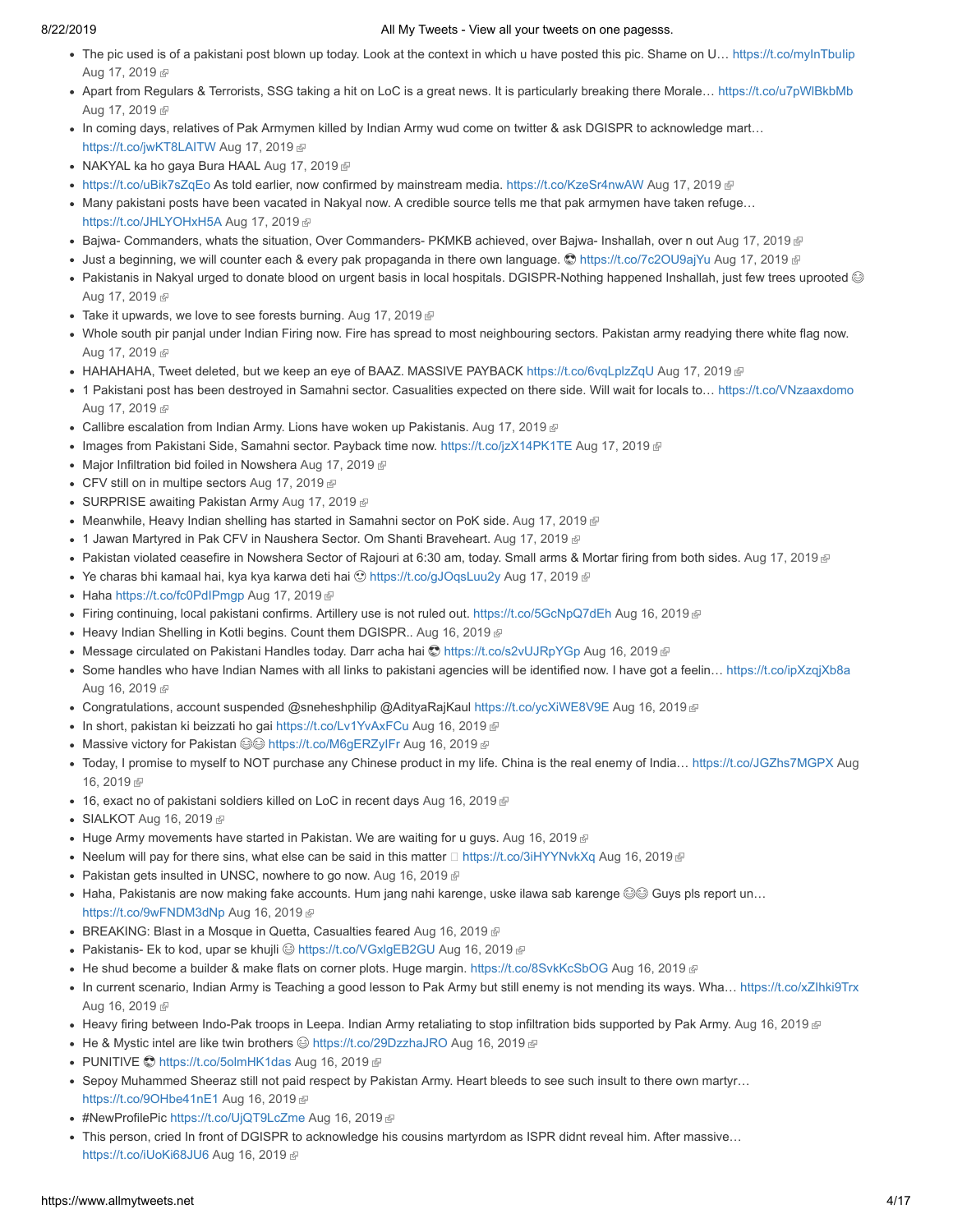- The number of soldiers killed on Pak side is huge. A truck convoy having around 30 coffins have been brought toward… [https://t.co/JOZS8MP8dw](http://t.co/JOZS8MP8dw) [Aug 16, 2019](https://twitter.com/stranger0968/status/1162194403869356033)
- Somebody tells me from across, Many Pak Army personnel posted on LoC have asked for leaves from there command. They... [https://t.co/tlWuw67ARM](http://t.co/tlWuw67ARM) [Aug 15, 2019](https://twitter.com/stranger0968/status/1162055894856658944)
- Just in: Heavy firing exchanges now ongoing in Nowgam sector. Poonch-Nowgam hot now. [Aug 15, 2019](https://twitter.com/stranger0968/status/1162046836179255296)
- $\bullet$  Heavy firing between indo-pak troops in poonch along LoC [Aug 15, 2019](https://twitter.com/stranger0968/status/1162042932859482117)  $\bullet$
- Protests, blackday, UN, OIC, US/Cheen, Psyops but no ur Army will not do anything. It needs guts losers which Pak A… [https://t.co/nOgcDjUMuX](http://t.co/nOgcDjUMuX) [Aug 15, 2019](https://twitter.com/stranger0968/status/1162039342019284992)
- Aise nahi banega, send ur army. Nations with strong armies give there political leadership/diplomats upper hand on... [https://t.co/IDqEoJAD9W](http://t.co/IDqEoJAD9W) [Aug 15, 2019](https://twitter.com/stranger0968/status/1162023495326285824) &
- <sup>●</sup> [https://t.co/hCm4sXC4br](http://t.co/hCm4sXC4br) [Aug 15, 2019](https://twitter.com/stranger0968/status/1162009892724461568) <sup>a</sup>
- They didnt learn anything from past. Despite warnings, they kept trying to infiltrate terrorists from Kotli, Leepa... https://t.co/i1oJ5iVOul Aug 15, 2019 图
- Pakistan Army DGISPR blackens his profile pic to 'REJECT' Indian Army firing on LoC. We kill ur men, u do protests,… [https://t.co/N1efoHmw7N](http://t.co/N1efoHmw7N) [Aug 15, 2019](https://twitter.com/stranger0968/status/1162006777367617539)
- General Bajwa To Imran Khan after Indian Army action today [https://t.co/ZOOoM3hFf0](http://t.co/ZOOoM3hFf0) [Aug 15, 2019](https://twitter.com/stranger0968/status/1162002829491486726)
- Pakistanis knew this incoming, they blackened there profile pics already. Good job..  $\bullet$  [https://t.co/0aWR9Sv0df](http://t.co/0aWR9Sv0df) [Aug 15, 2019](https://twitter.com/stranger0968/status/1161999991805812742) ®
- [https://t.co/h9GYAEmBHq](http://t.co/h9GYAEmBHq) Thats like a good boy, now post leepa casualities also. [https://t.co/6TuFUEi7gg](http://t.co/6TuFUEi7gg) [Aug 15, 2019](https://twitter.com/stranger0968/status/1161998168172695552)
- Chaos in Battal [Aug 15, 2019](https://twitter.com/stranger0968/status/1161958731925655552) ®
- Dhuan Dhuan battal [https://t.co/u5ybhSomCE](http://t.co/u5ybhSomCE) [Aug 15, 2019](https://twitter.com/stranger0968/status/1161948395688251392)
- . Pakistan Army starts Retrieving on 2 places- Battal & Leepa. Infiltration efforts made- Kotli & opposite Tangdhar. [Aug 15, 2019](https://twitter.com/stranger0968/status/1161929782533246976)
- Punishment of Pakistani posts giving covering fire to terrorists yesterday going now. Indian army engaging Pakistan… [https://t.co/BrL86LyaUR](http://t.co/BrL86LyaUR) [Aug 15, 2019](https://twitter.com/stranger0968/status/1161915823637839872) @
- When u cant do anything else, just observe black day. Situation of Pakistan right now  $\Box$  [Aug 15, 2019](https://twitter.com/stranger0968/status/1161899041669746688)  $\Box$
- Holi ki mubarak, rang barse  $\&$  [https://t.co/UsrckfMdK2](http://t.co/UsrckfMdK2) [Aug 15, 2019](https://twitter.com/stranger0968/status/1161882029069389824)  $\&$
- $\bullet$   $\Box$  [https://t.co/B8UCDT3LQw](http://t.co/B8UCDT3LQw) [Aug 15, 2019](https://twitter.com/stranger0968/status/1161879641994485760)  $\text{F}$
- My thoughts with all those Pakistanis who have blackened there DPs/Cover pics to protest Pak army atrocities in Occ… [https://t.co/l36NannZvJ](http://t.co/l36NannZvJ) [Aug 15, 2019](https://twitter.com/stranger0968/status/1161876482509037571) &
- Indian Shelling reported alongside Line of Control, Battal, Dara Sher Khan sector. Independence day gift to neighbours. [Aug 15, 2019](https://twitter.com/stranger0968/status/1161849985228574720)
- ©© [https://t.co/WciYoLW0hl](http://t.co/WciYoLW0hl) [Aug 15, 2019](https://twitter.com/stranger0968/status/1161844823357349888) @
- Top Trends.. Pakistanis learn from us  $\bigcirc$  [https://t.co/NG7UeiUfRw](http://t.co/NG7UeiUfRw) [Aug 15, 2019](https://twitter.com/stranger0968/status/1161838593125601280)
- #NewProfilePic [https://t.co/4tu9oajbjP](http://t.co/4tu9oajbjP) [Aug 14, 2019](https://twitter.com/stranger0968/status/1161673850280534016) ®
- #JokerForEntertainment [https://t.co/Pl0weCas3J](http://t.co/Pl0weCas3J) [Aug 14, 2019](https://twitter.com/stranger0968/status/1161664234331107328) <sup>®</sup>
- [Should, Would, Will, Can, Inshalah, Surrender- Some words most used by Pakistanis on Twitter since 1st August. https://t.co/abMl5goJqZ](https://twitter.com/stranger0968/status/1161656480723922944) Aug 14, 2019 雨
- They want Leepa-Neelum to burn. [https://t.co/SJQESv1z8m](http://t.co/SJQESv1z8m) [Aug 14, 2019](https://twitter.com/stranger0968/status/1161647946007547906)
- Independent Khalistan with Gopal Singh Chawla as 1st Prime Minister. Tag all Pakistanis asking for FREE KHALISTAN h... [https://t.co/gOhu2qoohW](http://t.co/gOhu2qoohW) [Aug 14, 2019](https://twitter.com/stranger0968/status/1161647211555491841)
- Pakistanis saying a bigger action than Balakote is going to be conducted by Indian Armed Forces, it cud also be bey... [https://t.co/hvBoekNiXp](http://t.co/hvBoekNiXp) [Aug 14, 2019](https://twitter.com/stranger0968/status/1161635902864707589) &
- Pakistan Policemen injured in blast triggered by Baloch Mujahideen in Mastung [https://t.co/1DU3h5cjms](http://t.co/1DU3h5cjms) [Aug 14, 2019](https://twitter.com/stranger0968/status/1161577331590221826)
- Here is Ghafoors mouthpiece agreeing thay lose 10-12 soldiers per week on LOC. MASSIVE CLAIM. [https://t.co/3gqrQqZKZo](http://t.co/3gqrQqZKZo) [Aug 14, 2019](https://twitter.com/stranger0968/status/1161549987400040450) @
- PM POK @farooq\_pm in his speech regarding IndependenceDay in Muzaffarabad said that GoP should do more than moral,... [https://t.co/X4mteoX5AO](http://t.co/X4mteoX5AO) [Aug 14, 2019](https://twitter.com/stranger0968/status/1161549262955655169)
- Lets push it on top.. https://t.co/xLduPiO0il [Aug 14, 2019](https://twitter.com/stranger0968/status/1161532590513414144) @
- That Slap was very hard on Fawada Hussein  $\bigcirc$  [https://t.co/RH82FIv2q1](http://t.co/RH82FIv2q1) [Aug 14, 2019](https://twitter.com/stranger0968/status/1161532145493512192)  $\bigcirc$
- · TRENDING WORLDWIDE @Sanjeev40330782 @meghdootindia @Peacefulrumi @Intolerant | am @airassault71 @ShaileshSIndian... [https://t.co/37FvOAcPQC](http://t.co/37FvOAcPQC) [Aug 14, 2019](https://twitter.com/stranger0968/status/1161497277015478272)
- Good going S[https://t.co/EgCsmiWM0M](http://t.co/EgCsmiWM0M) [Aug 14, 2019](https://twitter.com/stranger0968/status/1161496508665085952) *®*
- WOW, Thank u Shiv  $\triangleq$  [https://t.co/d2KeI2wPC1](http://t.co/d2KeI2wPC1) [Aug 14, 2019](https://twitter.com/stranger0968/status/1161473802720686080) @
- Proud Moment [https://t.co/PVEdyWbLig](http://t.co/PVEdyWbLig) [Aug 14, 2019](https://twitter.com/stranger0968/status/1161466459031130112)
- It seems ghafoor has released payment of all twitter warriors. We are ready now. Bring it on  $\bigcirc$  [Aug 13, 2019](https://twitter.com/stranger0968/status/1161332823870980097)  $\mathbb P$
- Hilal e Imtiaz for this Soldier who fights every war on Twitter *⊜* [https://t.co/twon3X3m4W](http://t.co/twon3X3m4W) [Aug 13, 2019](https://twitter.com/stranger0968/status/1161331746324881408) *P*
- Pakistanis talking about not posting FAKE News shud go through this thread. U ppl like taste of ur medicine. I know... [https://t.co/30PevpStHp](http://t.co/30PevpStHp) [Aug 13, 2019](https://twitter.com/stranger0968/status/1161330015566385153) @
- Ask this question to ur loser ministers & journos like Wajahat Khan. Pakistani talking about shame doesnt look good… [https://t.co/eSiob8BS4d](http://t.co/eSiob8BS4d) [Aug 13, 2019](https://twitter.com/stranger0968/status/1161327517698887680) @
- #NewProfilePic https://t.co/IDCDCBg5Dv [Aug 13, 2019](https://twitter.com/stranger0968/status/1161314189786406912) <sup>®</sup>
- Protest all over PoK by Locals against Pak Army incapability of handling Indian Army on LoC. [Aug 13, 2019](https://twitter.com/stranger0968/status/1161307283055398912)
- We dont need any ISPR or there Team for Pakistani propaganda. Our media does that job very well for them. [Aug 13, 2019](https://twitter.com/stranger0968/status/1161277985489600513)
- Tariq Pirzada on News India just now. Just FYI, this guy called for killing of Hindus in Kashmir. Shame on Amish Devgn. [Aug 13, 2019](https://twitter.com/stranger0968/status/1161276591646920705)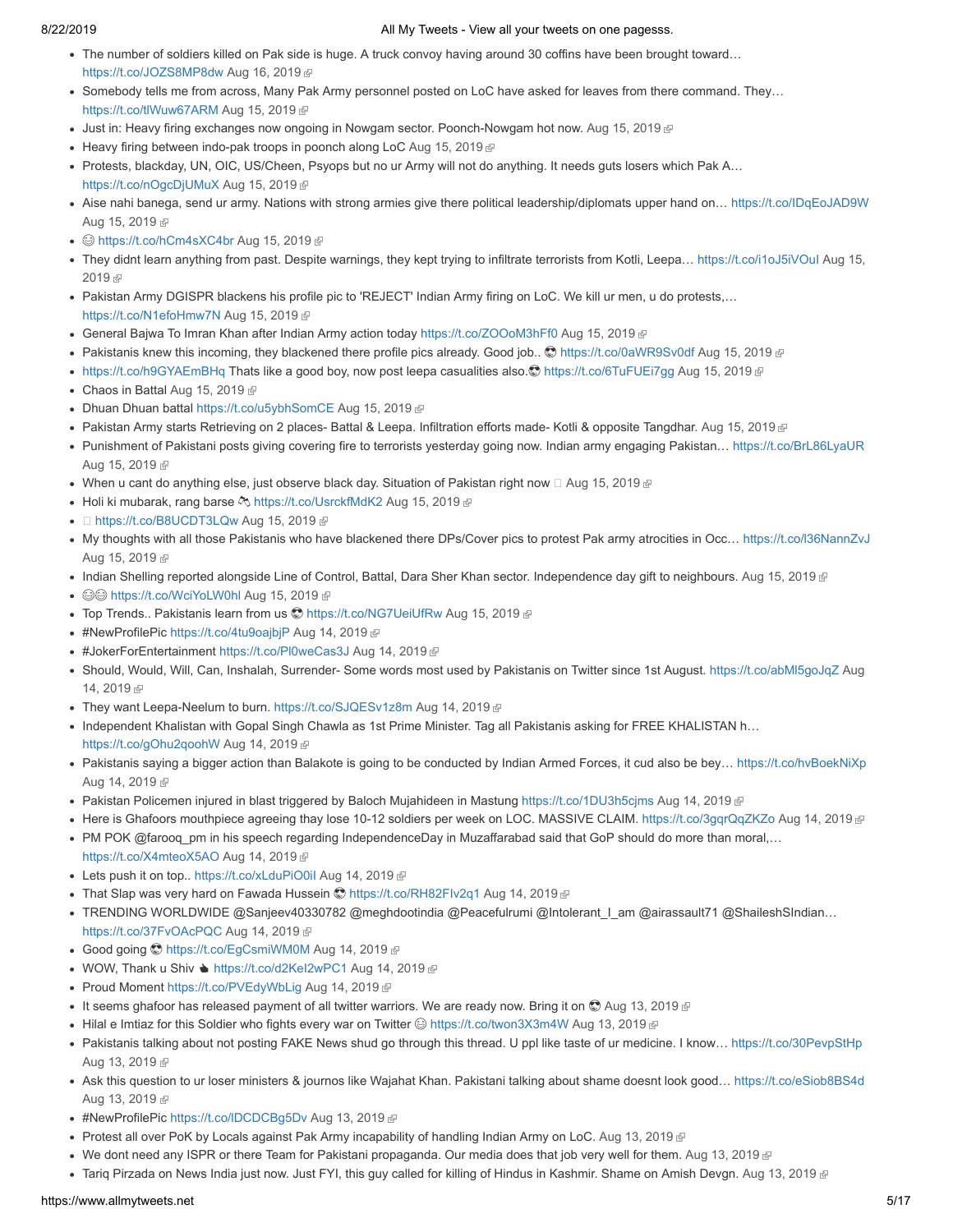- Hahahaha, best one  $\triangleq$  [https://t.co/LFk3fFzgnP](http://t.co/LFk3fFzgnP) [Aug 13, 2019](https://twitter.com/stranger0968/status/1161275442936057857)  $\text{F}$
- India-Pakistan Army exchanging fire in Sunderbani Area. As per Pakistani locals, Indian Army has fired heavy ammuni… [https://t.co/Jtwhy7Vawt](http://t.co/Jtwhy7Vawt) [Aug 13, 2019](https://twitter.com/stranger0968/status/1161270890857816064) @
- Local one NDTV [https://t.co/hcn3je4c1p](http://t.co/hcn3je4c1p) [Aug 13, 2019](https://twitter.com/stranger0968/status/1161248653509447681) @
- Hindus Of Pakistan, We are with u. U will get all support from ur Indian Brothers. [https://t.co/SyTxwlqzWi](http://t.co/SyTxwlqzWi) [Aug 13, 2019](https://twitter.com/stranger0968/status/1161247663875977221)
- Army √ Navy √ Air Force √ PKMKB is in Sight Now [Aug 13, 2019](https://twitter.com/stranger0968/status/1161188894534197250) <sup>®</sup>
- Hahahaha, u will go to UN, OIC, ask Sikhs to not fight for Indian Army but u will not attack India as ur army is BU... [https://t.co/CaYR0BLgMU](http://t.co/CaYR0BLgMU) [Aug 13, 2019](https://twitter.com/stranger0968/status/1161180953152278528) @
- Pakistan Armymen Sarfraz killed in Indian Army Firing in Battal sector [https://t.co/SeYChleK79](http://t.co/SeYChleK79) [Aug 13, 2019](https://twitter.com/stranger0968/status/1161155881054154752)
- Where Loyalty LIES. [https://t.co/dvjbE1OQ6C](http://t.co/dvjbE1OQ6C) [Aug 13, 2019](https://twitter.com/stranger0968/status/1161127580944281600)
- Pakistani Propaganda machinery is fully activated now. Now u will see all fake/photoshopping skills of Pakistani mu… [https://t.co/uDRVHoJQeg](http://t.co/uDRVHoJQeg) [Aug 12, 2019](https://twitter.com/stranger0968/status/1160965755174903809) &
- Pakistanis Day starts at UN & Ends At UN  $\Box$  [https://t.co/lwxnP9BTXf](http://t.co/lwxnP9BTXf) [Aug 12, 2019](https://twitter.com/stranger0968/status/1160960174770806784)  $\circledR$
- [Apna ghar sambhalta nahi, doosron ke gharon mai Jhankte hain. Kashmir bhool jao, balochistan bachao. https://t.co/UUClrryd5j](https://twitter.com/stranger0968/status/1160953016415137793) Aug 12, 2019
- Will @verified @twitter take action against this Pakistani journalist for spreading fake news. This may lead to som… [https://t.co/JnFFPcbcko](http://t.co/JnFFPcbcko) [Aug 12, 2019](https://twitter.com/stranger0968/status/1160948053374730240) @
- Multiple efforts 1. Rejection of Indian Govt actions 2. Going to UN/OIC/US Loser Pakistan Army [https://t.co/56DcEp8q7z](http://t.co/56DcEp8q7z) [Aug 12, 2019](https://twitter.com/stranger0968/status/1160942452657672194)
- Before Pakistan, We need to Clean Our Home now. [https://t.co/0TKmLoqSxU](http://t.co/0TKmLoqSxU) [Aug 12, 2019](https://twitter.com/stranger0968/status/1160936668456771585)  $\oplus$
- Shame on twitter, they have asked me to delete the tweet pertaining to KPk Shia attack. Mass reporting by Pakis has... [https://t.co/PXmiQodHqg](http://t.co/PXmiQodHqg) [Aug 12, 2019](https://twitter.com/stranger0968/status/1160931493113454595)
- □ [https://t.co/ShTxJH3luA](http://t.co/ShTxJH3luA) [Aug 12, 2019](https://twitter.com/stranger0968/status/1160919625661583367) ?
- Pak COAS Visits LoC today to teach his Troops how to Surrender in front of Indian Army  $\triangle$  [Aug 12, 2019](https://twitter.com/stranger0968/status/1160890639153635329)  $\mathbb P$
- 4 Separatist Twitter Accounts to be closed as per @republic Kudos @HMOIndia [Aug 12, 2019](https://twitter.com/stranger0968/status/1160890214295805952)
- ISPR team of around 2000 Social Media accounts have been ordered to create panick situation in India. As the Fouj c… [https://t.co/uzzgoVx1M5](http://t.co/uzzgoVx1M5) [Aug 12, 2019](https://twitter.com/stranger0968/status/1160870866433060866)
- 10 Pakistani Soldiers killed by Baloch policemen in Quetta. Baloch police fed up with Pak Army atrocities on Balochistan. [Aug 12, 2019](https://twitter.com/stranger0968/status/1160851959722795008) @
- Fake News Peddler, cant do anything else so spread fake news. Ask ur Army to come. [https://t.co/LSrW2H8iaU](http://t.co/LSrW2H8iaU) [Aug 12, 2019](https://twitter.com/stranger0968/status/1160838702559649792) @
- [https://t.co/ikUT1PIVFr](http://t.co/ikUT1PIVFr) PAF Movement Might have been done from Minhas Airbase to Skardu [Aug 12, 2019](https://twitter.com/stranger0968/status/1160820198833889280) @
- In quest for Siachen, u might lose Fertile Punjab  $\bigcirc$  @OfficialDGISPR [https://t.co/k3Soky3i78](http://t.co/k3Soky3i78) [Aug 12, 2019](https://twitter.com/stranger0968/status/1160814847967338496)  $\bigcirc$
- [The more fronts Pak Army tries to open, the better is it for us. We have resources to Manage it, Pak will be caught in a surprise. Aug 12, 2019](https://twitter.com/stranger0968/status/1160789211055833092) 兩
- [What?? Pakistani trends not visible now? Has Pakistan banned India from seeing whats trending in Pakistan.](https://twitter.com/stranger0968/status/1160761685055037440) @ [https://t.co/TD5NNXI8z7](http://t.co/TD5NNXI8z7) Aug 12, 2019 图
- Report about ur loses, Dont add India in everything [https://t.co/tbvGm7wGVK](http://t.co/tbvGm7wGVK) [Aug 11, 2019](https://twitter.com/stranger0968/status/1160647762024833026) ®
- Artillery firing by Indian Army. Eid Mubarak [https://t.co/9pxKiaEX9z](http://t.co/9pxKiaEX9z) [Aug 11, 2019](https://twitter.com/stranger0968/status/1160641388691755008) @
- Confirmed by a local: Indian Army shelling has started on LoC. Kotli on Target. [Aug 11, 2019](https://twitter.com/stranger0968/status/1160637913161445377)  $\mathbb{F}$
- I wrote against Pakistan, Liberals led by Major Navdeep started attacking me & I feel like why wud somebody be sad... [https://t.co/k3amxCZnzv](http://t.co/k3amxCZnzv) [Aug 11, 2019](https://twitter.com/stranger0968/status/1160633548593930240)
- Hahahaha, bhejo yaar isse  $\circledcirc$  [https://t.co/A4841peJzU](http://t.co/A4841peJzU) [Aug 11, 2019](https://twitter.com/stranger0968/status/1160620208287027200)  $\circledcirc$
- My tweet was this Pakistanis beware, these eyes are looking for blood. It was addressed to Jaish. Liberals started… [https://t.co/ViNlxUm7UA](http://t.co/ViNlxUm7UA) [Aug 11, 2019](https://twitter.com/stranger0968/status/1160614687769157633) @
- These are the same set of liberals who want peace with a country which bleeds us everyday. Shame that this lot also… [https://t.co/n01r2MQkJ0](http://t.co/n01r2MQkJ0) [Aug 11, 2019](https://twitter.com/stranger0968/status/1160610607323910144)
- Very strange that some indians were offended by my tweet on enemy. Anyways, I have deleted the tweet & still wonder… [https://t.co/YU6XUaSref](http://t.co/YU6XUaSref) [Aug 11, 2019](https://twitter.com/stranger0968/status/1160609489034326016)
- Oh God, How will we overcome this  $\bigcirc$  [https://t.co/T0ITIVnf72](http://t.co/T0ITIVnf72) [Aug 11, 2019](https://twitter.com/stranger0968/status/1160603809103716354)  $\bigcirc$
- Reminds me of a Pakistani General saying in 1999 Kargil Conflict 'Ye Hindu hamara kya bigaad lenge', in next 2 mont… [https://t.co/7WB4dNQ8c0](http://t.co/7WB4dNQ8c0) [Aug 11, 2019](https://twitter.com/stranger0968/status/1160596880432226304)
- Happy Independence Day Balochistan [https://t.co/l2izqVAMfY](http://t.co/l2izqVAMfY) [Aug 11, 2019](https://twitter.com/stranger0968/status/1160595211208351744) @
- Till now Pakistanis on twitter 1. Massive troop deployment on LoC/IB 2. SSG moved near LOC 3. Artillery division mo… [https://t.co/LCavSOj6T3](http://t.co/LCavSOj6T3) [Aug 11, 2019](https://twitter.com/stranger0968/status/1160587985680773120) &
- I hope its decoded well by Pakis [https://t.co/kGmIU9XYp6](http://t.co/kGmIU9XYp6) [Aug 11, 2019](https://twitter.com/stranger0968/status/1160582546926821377) <sup>®</sup>
- On 27th, Pak Army opened heavy fire in Northern Areas. 1 Army Jawan was martyred in this act. Next day, on 28th, Pa… [https://t.co/UBO5kkEWot](http://t.co/UBO5kkEWot) [Aug 11, 2019](https://twitter.com/stranger0968/status/1160573838037590017) 图
- I want to tell u all, Pak Army Artillery movts NOW is not right news, they moved forward there Heavy Arms in North... [https://t.co/y3HjrCeYXs](http://t.co/y3HjrCeYXs) [Aug 11, 2019](https://twitter.com/stranger0968/status/1160556860187054080) @
- BOFORS- ROGER THAT [https://t.co/5eA6ougGur](http://t.co/5eA6ougGur) [Aug 11, 2019](https://twitter.com/stranger0968/status/1160552868723732480) @
- ANY terror attack in India will be catastrophic, a fact known to us as well as Pakistan. Imran Khan is a dummy with… [https://t.co/xLOOwTQE7C](http://t.co/xLOOwTQE7C) [Aug 11, 2019](https://twitter.com/stranger0968/status/1160530001902678018) @
- Brothers, always remember this, who was with our enemy in crucial times. JAICHANDS  $\circledast$  [https://t.co/BF3L3tEusq](http://t.co/BF3L3tEusq) [Aug 11, 2019](https://twitter.com/stranger0968/status/1160523842676232201)  $\circledast$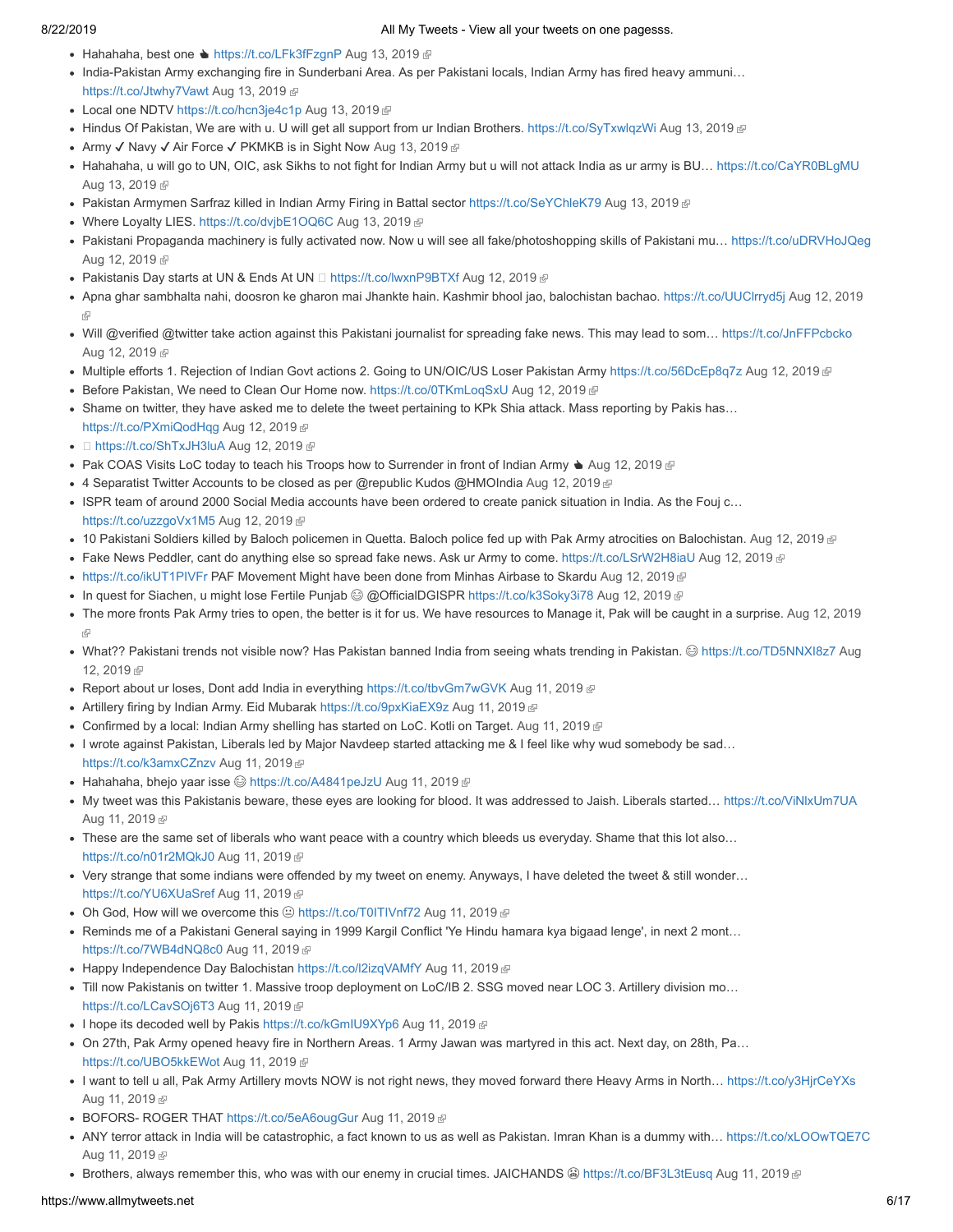- PAKISTAN ●Stock Market 45% down ●Pak Rupee 56% down ●Dollar Value 56% up ●Petrol Price 15% up ●Last 4 years Inflati… [https://t.co/Hg96tP0isQ](http://t.co/Hg96tP0isQ) [Aug 11, 2019](https://twitter.com/stranger0968/status/1160471367868997633) @
- Brothers most of u gave right Answer, which is an ATGM. Artillery can be further used to suppress the enemy. Since… [https://t.co/2axFtFbemb](http://t.co/2axFtFbemb) [Aug 11, 2019](https://twitter.com/stranger0968/status/1160465965127069697) @
- DGISPR in Morning- We shall help kashmiris for there struggle against occupation In Evening- Kashmiri struggle will… [https://t.co/L8gR0ZvdJC](http://t.co/L8gR0ZvdJC) [Aug 10, 2019](https://twitter.com/stranger0968/status/1160224925447348224) @
- I posted that tweet just to burn them  $\bigcirc$  [https://t.co/2epHfut2Ri](http://t.co/2epHfut2Ri) [Aug 10, 2019](https://twitter.com/stranger0968/status/1160218495184977921)
- Brothers, many of u asking me if I have another account. Answer is no. A certain brother is copying the tweets of t… [https://t.co/4RQ7KFqzJS](http://t.co/4RQ7KFqzJS) [Aug 10, 2019](https://twitter.com/stranger0968/status/1160218199746629639) ®
- Pakistani Airforce plans of attacking India revealed. I will tweet in upcoming tweets. HUGE ! [Aug 10, 2019](https://twitter.com/stranger0968/status/1160212267100602368) @
- Hahahaha, response (3) [https://t.co/mda2zFVFKh](http://t.co/mda2zFVFKh) [Aug 10, 2019](https://twitter.com/stranger0968/status/1160159198736371712) <sup>®</sup>
- Q&A Which Weapon wud u use on a Pakistani Post on LOC if u are asked to. Just fiction, some options are not practic… [https://t.co/oqaRxW004s](http://t.co/oqaRxW004s) [Aug 10, 2019](https://twitter.com/stranger0968/status/1160137031344939009)
- [2019 10, Aug](https://twitter.com/stranger0968/status/1160094009420857345) ?? kya dein khol Darwaza ka Dam تتہ پانی آزاد کشمیر بالائی علاقوں میں شدید بارش سے دریائے پونچھ میں بڑی طغیانی آگئی
- We will not go, why dont u send army here, we will teach them a lesson of there lives  $\circledast$  [https://t.co/B2xSMZdHSa](http://t.co/B2xSMZdHSa) [Aug 10, 2019](https://twitter.com/stranger0968/status/1160093743501979648)  $\circledast$
- Some information for Pakistanis. BSF comes under Home Ministry, earlier our Home Minister was Rajnath singh now its… [https://t.co/t8pI360jBV](http://t.co/t8pI360jBV) [Aug 10, 2019](https://twitter.com/stranger0968/status/1160060260180221953)
- I said it week back, Paki will start taking it downwards, thats what they are doing. They will fire further down in... https://t.co/vDc2vhf34B Aug 10, 2019
- Pakistan violates Ceasefire in Akhnoor [Aug 10, 2019](https://twitter.com/stranger0968/status/1160045296644059136)
- Very Big Missiles shipped towards LoC by Indian Forces. This is huge.. [Aug 09, 2019](https://twitter.com/stranger0968/status/1159903170484682753)  $\mathbb P$
- Shame on Pak Army https://t.co/koutxIDdal [Aug 09, 2019](https://twitter.com/stranger0968/status/1159898905632485378) @
- Report under Fake [https://t.co/PxDQL4Oil5](http://t.co/PxDQL4Oil5) [Aug 09, 2019](https://twitter.com/stranger0968/status/1159888995490230272) <sup>®</sup>
- Pakistan doesnt have adequate Artillery Shells to last even a Small Skrimish. Jang ladni hai PA ? [Aug 09, 2019](https://twitter.com/stranger0968/status/1159886155321446401) @
- Jaitley ji @arunjaitley, our prayers are with u. We need u, u wud be fine. I pray to god for ur good health  $\hat{M}$  [Aug 09, 2019](https://twitter.com/stranger0968/status/1159837927368609796)  $\hat{F}$
- Its time to take this war from Srinagar to Muzzafarabad, Enough of this Pakistani Drama. [Aug 09, 2019](https://twitter.com/stranger0968/status/1159826361357221890)  $\epsilon$
- Like a boss @Tiny\_Dhillon Proud of u sir.. https://t.co/cl4dfc8HC5 [Aug 09, 2019](https://twitter.com/stranger0968/status/1159655400536510464)
- Prayers for the Injured Pilot  $\widehat{M}$  [Aug 08, 2019](https://twitter.com/stranger0968/status/1159501117912440833)  $\widehat{P}$
- Just spoke to a friend in TataPani across LC. He said Pak Army has asked local villagers to not come close to LoC w… [https://t.co/HeJ62MOkqD](http://t.co/HeJ62MOkqD) [Aug 08, 2019](https://twitter.com/stranger0968/status/1159492471291883520)
- \*SavePakistanFromModi\* [https://t.co/58Dqg2mnQu](http://t.co/58Dqg2mnQu) [Aug 08, 2019](https://twitter.com/stranger0968/status/1159477041777008641)
- First North Kashmir, then South. Morale is very high, waiting for 1 mistake from Enemy. [https://t.co/XkRsGoYxMa](http://t.co/XkRsGoYxMa) [Aug 08, 2019](https://twitter.com/stranger0968/status/1159465900350824450) ®
- Isne jo nasha kia hai wo mujhe bhi karna hai  $\odot$  [https://t.co/WoU78exe8q](http://t.co/WoU78exe8q) [Aug 08, 2019](https://twitter.com/stranger0968/status/1159464439013347328) @
- Oooooo, hum darr gaye [https://t.co/eAx2E6qfHi](http://t.co/eAx2E6qfHi) [Aug 08, 2019](https://twitter.com/stranger0968/status/1159458921582682113)
- Classic pakistani, disowning there army men. Sad [https://t.co/AU7VjB2swY](http://t.co/AU7VjB2swY) [Aug 08, 2019](https://twitter.com/stranger0968/status/1159456596662996994)  $\oplus$
- ©© [https://t.co/hIfQI6iyaR](http://t.co/hIfQI6iyaR) [Aug 08, 2019](https://twitter.com/stranger0968/status/1159456414294671360) @
- [https://t.co/jp8wBiPXOt](http://t.co/jp8wBiPXOt) Ur answer lies here [https://t.co/Wgm0IpiTtp](http://t.co/Wgm0IpiTtp) [Aug 08, 2019](https://twitter.com/stranger0968/status/1159455868997386241) @
- Does Anybody recognise him ? □ [https://t.co/S8x01ydLtc](http://t.co/S8x01ydLtc) [Aug 08, 2019](https://twitter.com/stranger0968/status/1159454417948569602) @
- Whenever this has happened, Neelum or Leepa has burned. Hope emergency services are on alert on other side  $\circledR$  [https://t.co/LKueNvsCn7](http://t.co/LKueNvsCn7) [Aug 08, 2019](https://twitter.com/stranger0968/status/1159445932422979584) @
- Pakistan Stock Exchange falls below 30000 points barrier, It is one of the biggest fall in PSE. By this way Pakista... [https://t.co/YXzci31ExU](http://t.co/YXzci31ExU) [Aug 08, 2019](https://twitter.com/stranger0968/status/1159437087776677888) &
- Year back, Punjab used to be a powercentre in Pakistan. Now after arrest of Sharif Family, it seems Punjabis will b… [https://t.co/p54V15OToa](http://t.co/p54V15OToa) [Aug 08, 2019](https://twitter.com/stranger0968/status/1159386938006278149) @
- Maryam Nawaz arrested by Pak Army, Shame on them [Aug 08, 2019](https://twitter.com/stranger0968/status/1159381770028105728)  $\Phi$
- Why is Indian Foreign Ministry behaving as if we want to appease Pakistan. I know diplomacy involves all this but t… [https://t.co/KHg1Zx42e9](http://t.co/KHg1Zx42e9) [Aug 08, 2019](https://twitter.com/stranger0968/status/1159361175928262656) &
- Yes, we know some of them  $□$  [https://t.co/ho74uM7Aka](http://t.co/ho74uM7Aka) [Aug 08, 2019](https://twitter.com/stranger0968/status/1159359830202540032)  $\textcircled{F}$
- Tomorrow is Friday, Hope Kashmir is as peaceful as it is on every Friday  $\Box$  [Aug 08, 2019](https://twitter.com/stranger0968/status/1159334442395217920)  $\mathbb P$
- This is a picture of a School in Balochistan which has been burnt by Pakistan Army. This is how occupation feels li… [https://t.co/UDIxsxRxGf](http://t.co/UDIxsxRxGf) [Aug 08, 2019](https://twitter.com/stranger0968/status/1159309856307851266) @
- US warns Pakistan against any misadventure against india inuding retaliation or terror attacks inside India. Americ… [https://t.co/4a42icrPCe](http://t.co/4a42icrPCe) [Aug 08, 2019](https://twitter.com/stranger0968/status/1159305345430360065) &
- Another Anti India account suspended [https://t.co/zoDYb6vHgf](http://t.co/zoDYb6vHgf) [Aug 08, 2019](https://twitter.com/stranger0968/status/1159288607401762818)
- With every CFV, there are great chances that infiltration attempts are been made as Pakistan is desperate now. To s… [https://t.co/IazpyZmCyb](http://t.co/IazpyZmCyb) [Aug 07, 2019](https://twitter.com/stranger0968/status/1159164570503536640)
- Shame on Pakistan Army, Internet again disabled on Areas nearby LoC. [Aug 07, 2019](https://twitter.com/stranger0968/status/1159155323204018176)  $\mathbb P$
- It starts, Heavy Firing in Sunderbani [Aug 07, 2019](https://twitter.com/stranger0968/status/1159149080456548352)
- Another 1 destined probably towards Pindi [https://t.co/ya6nbt8ivr](http://t.co/ya6nbt8ivr) [Aug 07, 2019](https://twitter.com/stranger0968/status/1159143555446657024)
- Pakistan Airforce shud relax, Flying C130s will not yield anything when ur Pilots cant handle MiGs with F16s. [Aug 07, 2019](https://twitter.com/stranger0968/status/1159136725110706176)
- They will provoke us on LC/IB [Aug 07, 2019](https://twitter.com/stranger0968/status/1159104463401037827)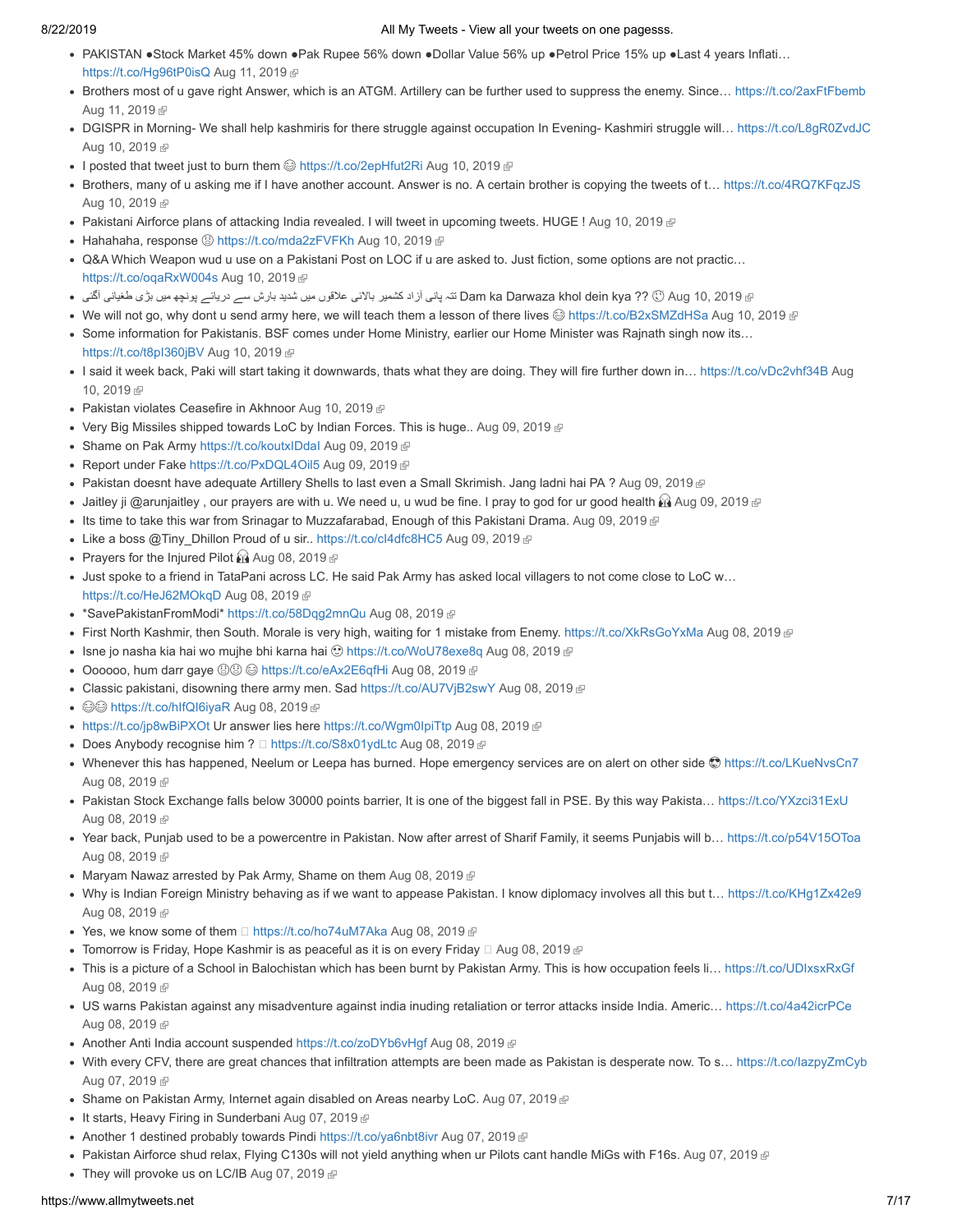- While I must congratulate the Pakistani Govt for there one decision which I wanted Indian govt to take. Closure of… [https://t.co/dRcLKsV9Iz](http://t.co/dRcLKsV9Iz) [Aug 07, 2019](https://twitter.com/stranger0968/status/1159100053279182848) @
- These moves are customary & doesnt matter for us, while it will have impact on already sinking Pak economy. Add to… [https://t.co/J8RTFQLJ8U](http://t.co/J8RTFQLJ8U) [Aug 07, 2019](https://twitter.com/stranger0968/status/1159099452415717381)
- Indian products which were exported directly to Pakistan were at a reasonably good rate, those same products will n… [https://t.co/YLQ9CRIGn0](http://t.co/YLQ9CRIGn0) [Aug 07, 2019](https://twitter.com/stranger0968/status/1159098487788756993) &
- Pakistan decides to downgrade bilateral diplomatic ties with India. Pak will raise Kashmir at UNSC. Also suspends b... [https://t.co/sRRGEt83Vt](http://t.co/sRRGEt83Vt) [Aug 07, 2019](https://twitter.com/stranger0968/status/1159096425797607425) @
- [https://t.co/V0qnrSUA1a](http://t.co/V0qnrSUA1a) It has happened [https://t.co/5La5wWvh7x](http://t.co/5La5wWvh7x) [Aug 07, 2019](https://twitter.com/stranger0968/status/1159077744992555008)
- Narender Modi. He went out of way to make stopover in Lahore & was criticised heavily back home. But what u guys ga... [https://t.co/BKKCtpDiFH](http://t.co/BKKCtpDiFH) [Aug 07, 2019](https://twitter.com/stranger0968/status/1159064744009052164) 图
- Troops deployment to be increased by Pakistan along LoC. Right time to open the front where we have invested heavily. [Aug 07, 2019](https://twitter.com/stranger0968/status/1159061699586080768)
- State in denial, will be punished heavily by Indians now. Pak army bubble has yet again been busted. We are coming... [https://t.co/LjiZ9655Sr](http://t.co/LjiZ9655Sr) [Aug 07, 2019](https://twitter.com/stranger0968/status/1159050984775192577) @
- □ [https://t.co/6ETaozjFIc](http://t.co/6ETaozjFIc) [Aug 07, 2019](https://twitter.com/stranger0968/status/1159047801004789760) @
- [https://t.co/YhQsNNJQud](http://t.co/YhQsNNJQud) [Aug 07, 2019](https://twitter.com/stranger0968/status/1159030163478208512) <sup>®</sup>
- Yes, & Osama, Mullah Omer, Hafiz Saeed, Salahuddin, Masood Azhar etc are Noble laureates ⊜ [https://t.co/GINs0kTAB1](http://t.co/GINs0kTAB1) [Aug 07, 2019](https://twitter.com/stranger0968/status/1159023134625824768) @
- As per Pakistani sources, there Armymen leaves have been canceled & they have been asked to report to there respect… [https://t.co/OVqOQWtEtC](http://t.co/OVqOQWtEtC) [Aug 07, 2019](https://twitter.com/stranger0968/status/1159016568182976513)
- Tweet & Retweet in mass nos. Also report it. [https://t.co/4TC6sPd4tS](http://t.co/4TC6sPd4tS) [Aug 07, 2019](https://twitter.com/stranger0968/status/1159002006088028160)
- There are 3 Daggers in 4 written on this Pic. This 4 represents 4 Para SF which is very much feared by Pakis. Since… [https://t.co/PM4Q7zMKkt](http://t.co/PM4Q7zMKkt) [Aug 07, 2019](https://twitter.com/stranger0968/status/1158988501880197120)
- 'Bleed Pakistan by Billion cuts' [Aug 07, 2019](https://twitter.com/stranger0968/status/1158926943384981505)
- I am not in mood to engage with pakis abusing Sushma ji right now. They have special place in hell & they will reac... [https://t.co/xbniqvF7gQ](http://t.co/xbniqvF7gQ) [Aug 06, 2019](https://twitter.com/stranger0968/status/1158805180412022784) @
- Mam why u have left us, this is not right [https://t.co/hxZWt8Y7Ov](http://t.co/hxZWt8Y7Ov) [Aug 06, 2019](https://twitter.com/stranger0968/status/1158796910288867328)  $\mathbb P$
- If its confirmed, saddest day of my life. Heartbroken.. [Aug 06, 2019](https://twitter.com/stranger0968/status/1158796265028804611)  $\mathbb P$
- In logon ko kya saza di jaye jhooth bolne ki ?? [https://t.co/VW9rMMf3MT](http://t.co/VW9rMMf3MT) [Aug 06, 2019](https://twitter.com/stranger0968/status/1158791012430614531) @
- Itni bhi kya jaldi hai media walon ko tweet karne ki [Aug 06, 2019](https://twitter.com/stranger0968/status/1158789576741273601)
- Legal, Political & Diplomatic response team has Army Generals in it, they might have Lawyers, Leaders & Diplomats i… [https://t.co/wjACTAg8RJ](http://t.co/wjACTAg8RJ) [Aug 06, 2019](https://twitter.com/stranger0968/status/1158773101532012549)
- [https://t.co/rnO1omzdWe](http://t.co/rnO1omzdWe) They are hell bent on getting a dose from Indian Army. [https://t.co/JoDOHYe98V](http://t.co/JoDOHYe98V) [Aug 06, 2019](https://twitter.com/stranger0968/status/1158769550944612353)
- Pakistani media has gone berserk today. Imran & Bajwa biggest losers, India to now plan for capture of PoK. [Aug 06, 2019](https://twitter.com/stranger0968/status/1158761371691077633) ®
- I told u ppl, they are living in 11th century. Ghouri, ghaznavi etc etc.. [https://t.co/2N3JcnPJGS](http://t.co/2N3JcnPJGS) [Aug 06, 2019](https://twitter.com/stranger0968/status/1158759695403954177) ⊕
- Hahahaha [https://t.co/3TeXYMVvbk](http://t.co/3TeXYMVvbk) [Aug 06, 2019](https://twitter.com/stranger0968/status/1158753144274165760)
- #NewProfilePic [https://t.co/I2PtHxveNb](http://t.co/I2PtHxveNb) [Aug 06, 2019](https://twitter.com/stranger0968/status/1158752500750540800) *®*
- Damage Control Mode [https://t.co/t7sZ8OtKKE](http://t.co/t7sZ8OtKKE) [Aug 06, 2019](https://twitter.com/stranger0968/status/1158730761111003136)
- Blast in Quetta [https://t.co/m4c6a8zZ1I](http://t.co/m4c6a8zZ1I) [Aug 06, 2019](https://twitter.com/stranger0968/status/1158726625946677254) <a>
- [If we lose conventional war,we will be left with 2 options, either surrender or fight like Tipu Sultan: Imran Khan… https://t.co/eUcypzU5gK](https://twitter.com/stranger0968/status/1158722949093965826) Aug 06.2019 图
- Imran Khan to Shahbaz Sharif call for action against India 'Toh kya hum log bharat pe humla karden' Complete silence in Pak Parliament [Aug 06, 2019](https://twitter.com/stranger0968/status/1158720808832946176) @
- [https://t.co/wi3mYxH4FR](http://t.co/wi3mYxH4FR) if u want to watch some comedy, pls watch [Aug 06, 2019](https://twitter.com/stranger0968/status/1158719687569616898)  $\mathbb{F}$
- [Non State Actors will come into play now. Any terrorist act emminating \(obviously\) from Pakistan will invite Military response from India. Aug 06,](https://twitter.com/stranger0968/status/1158711562208731141) 2019 雨
- After 1971, Pakistan has surrendered again today, feels good  $\circledast$  Shows what 155MM can do to u. [Aug 06, 2019](https://twitter.com/stranger0968/status/1158709949981241344)  $\circledast$
- Imran Khan ki to fat ke chaar ho rakhi hai  $\circledast$  Haam iss mudde ko dunia ke samne ithayenge, utha le bhai, pichle 70 saal se kya kar rahe ho. [Aug 06, 2019](https://twitter.com/stranger0968/status/1158707339018604544)
- [Imran khan- Agar bharat humla karega to hum uska jawaab denge. Guys expect nothing from pakistan now. Pindi ki bhindi ban gai. Aug 06,](https://twitter.com/stranger0968/status/1158705921796825088) 2019
- Imran Khan wans of Pulwama type incident. Massive provocation. [Aug 06, 2019](https://twitter.com/stranger0968/status/1158705209423618049)
- $\bullet$  Jihad only option for pakistan, they have given up militarily. [Aug 06, 2019](https://twitter.com/stranger0968/status/1158704813632344071)  $\bullet$
- Imran Khan speech seems to be his acceptance of defeat by India [Aug 06, 2019](https://twitter.com/stranger0968/status/1158702069106323457)  $\mathbb P$
- Pakistan is behaving like that Kid who cries & complains to Grandfather when he doesnt get Chocolate from his Dad. [Aug 06, 2019](https://twitter.com/stranger0968/status/1158696755594170368)
- $\bullet$  Pakistan might call back there envoy from india. [Aug 06, 2019](https://twitter.com/stranger0968/status/1158690975956516864)  $\textcolor{black}{\circledast}$
- Thread busting Pak propaganda begins now [Aug 06, 2019](https://twitter.com/stranger0968/status/1158683708007866369)
- We will go to any extent to surrender in front of Indian Army' Ajao bachon.. [https://t.co/UQAWIx4pZP](http://t.co/UQAWIx4pZP) [Aug 06, 2019](https://twitter.com/stranger0968/status/1158674206529396736) @
- Pakistanis suggesting Pak Army remove troops from Eastern Front (Afgh) & mobilise to Western Front (Ind). Well if P… [https://t.co/oCQOp4Ei4L](http://t.co/oCQOp4Ei4L) [Aug 06, 2019](https://twitter.com/stranger0968/status/1158670370263752704)
- What happened in Pakistan Army Corpse Comd. meeting ?? [Aug 06, 2019](https://twitter.com/stranger0968/status/1158666386224373760) @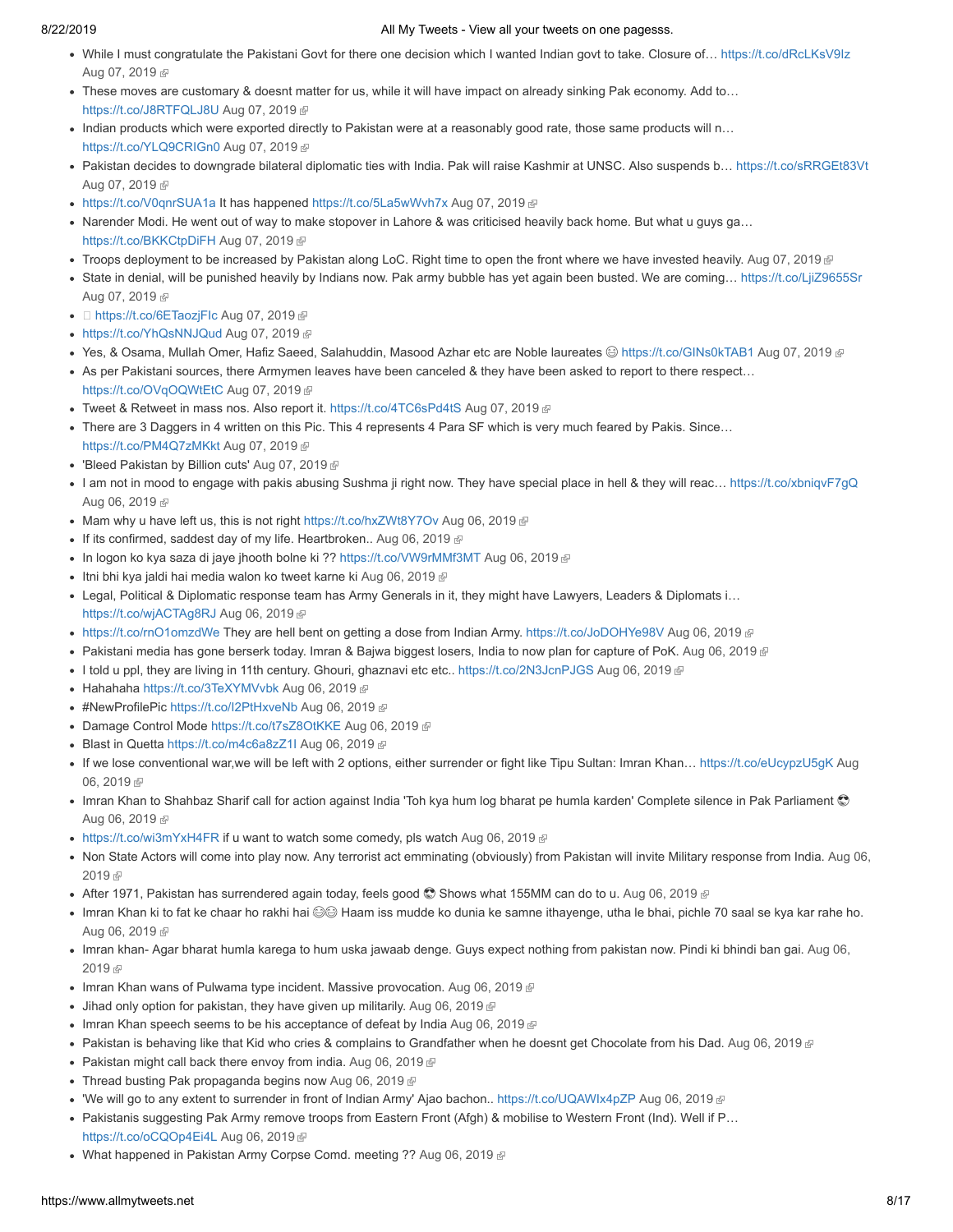- Message as well as a Warning- PoK citizens are citizens of India. Its therefore advised to all Civilians of PoK to... https://t.co/ZoKDK3XhjN Aug 06.2019 图
- WAITING EAGERLY.. Truly Indian Army [https://t.co/Cn2Sj1adfG](http://t.co/Cn2Sj1adfG) [Aug 06, 2019](https://twitter.com/stranger0968/status/1158650294810664960) @
- USE OF HEAVY ARMS FROM BOTH SIDES IN SUNDERBANI. JAI MAHAKAAL.. [Aug 06, 2019](https://twitter.com/stranger0968/status/1158640968939331584) ®
- Pakistan army violates ceasefire in Keri Battal Area, LOC of Sunderbani Sector of District rajaouri, Small and heav… [https://t.co/CXGLLDhZyw](http://t.co/CXGLLDhZyw) [Aug 06, 2019](https://twitter.com/stranger0968/status/1158640421964328960)
- Ruckus inside Pakistani Parliament, Legislatures throwing chappals on each others. Aise kashmir banega pakistan  $\circledast$  [Aug 06, 2019](https://twitter.com/stranger0968/status/1158640253646884865)  $\circledast$
- Pakistanis are digging there own graves now. I have always said u just cant do misadventures in North Kashmir regio… [https://t.co/H0R0NYAfAT](http://t.co/H0R0NYAfAT) [Aug 06, 2019](https://twitter.com/stranger0968/status/1158639985148473345)
- SSG.. [https://t.co/PgZUyC20wo](http://t.co/PgZUyC20wo) [Aug 06, 2019](https://twitter.com/stranger0968/status/1158637320570048513) <sup>®</sup>
- Infiltration attempt from Pakistan foiled in Machhal Sector, J&K. Nefarious Pak design thwarted. At 2:30hrs in Kamk… [https://t.co/FKRzau8Uhg](http://t.co/FKRzau8Uhg) [Aug 06, 2019](https://twitter.com/stranger0968/status/1158635426640486401)
- याचना नहीं अब रण होगा, ये युद्ध बड़ा भीषण होगा आ जायो [Aug 06, 2019](https://twitter.com/stranger0968/status/1158635255311544320) ®
- Pls Shower ur love on Pak Army veteran. Only respectful comments 
ittps://t.co/RtZIHyJ8Et [Aug 06, 2019](https://twitter.com/stranger0968/status/1158631572075143169) @
- Pakistani awaam apni army ka bohat bura hal karwayegi.. [Aug 06, 2019](https://twitter.com/stranger0968/status/1158628288069275648)
- HARAMI CHOICE S bhai gali galoch © [https://t.co/oCLWWw5NnH](http://t.co/oCLWWw5NnH) [Aug 06, 2019](https://twitter.com/stranger0968/status/1158623480327409665) @
- Khalid bhai, why cant Marde mujahids do it again. It wud take pak army in league of legends. Pls convey to ISPR to... [https://t.co/77NJfnZ937](http://t.co/77NJfnZ937) [Aug 06, 2019](https://twitter.com/stranger0968/status/1158622664057151488) @
- Look at Gen Dhillon, he is having blood in his eyes  $\bigoplus$  [https://t.co/WKa2WxGEXQ](http://t.co/WKa2WxGEXQ) [Aug 06, 2019](https://twitter.com/stranger0968/status/1158621848764112896)  $\bigoplus$
- As mentioned by all brothers comments, its clear pakistan has MANY faultlines. Pakistan shud mend its ways before i… [https://t.co/Y69rTlJBic](http://t.co/Y69rTlJBic) [Aug 06, 2019](https://twitter.com/stranger0968/status/1158620640385142785)
- Many Pakistanis believe Jihad is the only solution to kashmir now. They also believe they will come on horses to wi… [https://t.co/OXI8ogtDni](http://t.co/OXI8ogtDni) [Aug 06, 2019](https://twitter.com/stranger0968/status/1158614116929548298)
- 4 Pakistani Soldiers killed in a blast triggered in Bajaur [Aug 05, 2019](https://twitter.com/stranger0968/status/1158437426144174080)
- $\bullet$  What are the faultlines in Pakistan India can explore?? Give ur ideas brothers.. [Aug 05, 2019](https://twitter.com/stranger0968/status/1158432051512532997)  $\circledast$
- Aao khushbu lagake..  $\circledcirc$  [https://t.co/RfSbJVvTtA](http://t.co/RfSbJVvTtA) [Aug 05, 2019](https://twitter.com/stranger0968/status/1158429177441222656)
- Hahahaha, Darpok pakistan. No Article 370 on agenda. https://t.co/GJUIQhB7m2 [Aug 05, 2019](https://twitter.com/stranger0968/status/1158427533433376768) @
- Information from locals of PoK, Mobilisation ongoing on Pak Side. My personal assessment is that Pak Army will try… [https://t.co/6HlgoKc8Nc](http://t.co/6HlgoKc8Nc) [Aug 05, 2019](https://twitter.com/stranger0968/status/1158411709192650753) @
- Please, we are waiting for it. Do it fast, our Artillery is waiting with open hands  $\mathbf{B}$  [https://t.co/uTgk6fHYn8](http://t.co/uTgk6fHYn8) [Aug 05, 2019](https://twitter.com/stranger0968/status/1158406285223612416)
- Friends, pls report under threatening violence or physical harm.. [https://t.co/jN1kgOMNPV](http://t.co/jN1kgOMNPV) [Aug 05, 2019](https://twitter.com/stranger0968/status/1158405530408255488)
- North Comd., Comd. Chinar Corps met Gov. Malik just now. [Aug 05, 2019](https://twitter.com/stranger0968/status/1158395693947486208)
- Still Awaiting Pakistani response on LoC. Come on Mujahids, Dont u want to be Ghazis?? [Aug 05, 2019](https://twitter.com/stranger0968/status/1158386480441520128) ®
- Yes, Even we as Indians want Pakistan to take military action against India now. Lets stop this nonsense for once n… [https://t.co/zJUHHeCGEc](http://t.co/zJUHHeCGEc) [Aug 05, 2019](https://twitter.com/stranger0968/status/1158368395714318337)
- If many pakistanis are to be believed (difficult to do so though), Imran khan has done deal with Trump regarding ka… [https://t.co/KsvJov8LEM](http://t.co/KsvJov8LEM) [Aug 05, 2019](https://twitter.com/stranger0968/status/1158356705278930944) @
- [President Pakistan has called for joint parliamentary session tomorrow. Dont know what they will do of dummy parliament sessions.](https://twitter.com/stranger0968/status/1158355130477158403)  Aug 05, 2019 雨
- Battal, the sector where firing exchanges are going on, is the same sector where pakistan army was pushed back by i… [https://t.co/TYGAF5QQrw](http://t.co/TYGAF5QQrw) [Aug 05, 2019](https://twitter.com/stranger0968/status/1158334990465359872)
- BREAKING- Indian shelling begins in Dara Sher Khan, PoK along LoC [Aug 05, 2019](https://twitter.com/stranger0968/status/1158314181256499201) @
- Pakistan Army has vacated many Forward Posts on LoC in sectors like Neelum, Leepa, Battal, Samahni & Hajira. [Aug 05, 2019](https://twitter.com/stranger0968/status/1158313794608799744)
- Bajwa calls in Corps Commander Meeting tomorrow. Reportedly, they will discuss how to surrender in front of Indian Army. [Aug 05, 2019](https://twitter.com/stranger0968/status/1158305676420157440) @
- Pakistani awaam has started pressuring there Govt/Army for action against india. There is a misadventure on cards n... [https://t.co/vjszfnuuqx](http://t.co/vjszfnuuqx) [Aug 05, 2019](https://twitter.com/stranger0968/status/1158299906563612672) &
- RJD in Rajya sabha- Humne aaj Kashmir ko Palestine bana dia To hum Israel ban jaye kya ??  $\Box$  [Aug 05, 2019](https://twitter.com/stranger0968/status/1158295431870394368)  $\Box$
- Just 1 gate opening on Jhelum required, Just 1. Pakistanis know this fact very well. [Aug 05, 2019](https://twitter.com/stranger0968/status/1158287844592574465)
- नमस्ते सदा वत्सले मातृभूमे त्वया हिन्दुभूमे सुखं वर्धितोहम् । भारत माता की जय [Aug 05, 2019](https://twitter.com/stranger0968/status/1158285509988376577) @
- 398 [https://t.co/4KMgmTHCI2](http://t.co/4KMgmTHCI2) [Aug 05, 2019](https://twitter.com/stranger0968/status/1158284358488403968) <sup>®</sup>
- Vaiko says kashmir will become syria  $\bigotimes$  bhai bohat barood hai apne paas, jo koshish karega, nesta nabut ho jayegea [Aug 05, 2019](https://twitter.com/stranger0968/status/1158283435653390336)  $\mathbb P$
- [Pakistanis, remain in the hole where u are hiding right now. Lions are very angry as well as very hungry. https://t.co/uuPbnk120m](https://twitter.com/stranger0968/status/1158279037778898949) Aug 05, 2019
- ŵ
- #NewProfilePic [https://t.co/af3QzBCJHy](http://t.co/af3QzBCJHy) [Aug 05, 2019](https://twitter.com/stranger0968/status/1158276376379744256) ®
- $\bullet$  1 strike corp vs 3 strike corps, we will roast u.. [Aug 05, 2019](https://twitter.com/stranger0968/status/1158275360137588736)  $\text{F}$
- To inform the World that a country called Pakistan has been wiped out from planet Earth.. [https://t.co/lJkKNW4wal](http://t.co/lJkKNW4wal) [Aug 05, 2019](https://twitter.com/stranger0968/status/1158273060342046721) @
- Last pe kya likha hai, Attack on Pakistan  $\textcircled{ } \odot \textcircled{ }$  [https://t.co/Db0aCOv7PT](http://t.co/Db0aCOv7PT) [Aug 05, 2019](https://twitter.com/stranger0968/status/1158269538422722560)  $\textcircled{ }$
- #KashmirParFinalFight ajao beta, tum jo bhasha samajhte ho wo hume pata hai. Khuda ki kasam, iss bar na lahore bach… [https://t.co/YEN3sl1sBP](http://t.co/YEN3sl1sBP) [Aug 05, 2019](https://twitter.com/stranger0968/status/1158267967035072512)
- JAHAN BALIDAAN HUE MUKHERJEE WO KASHMIR HUMARA HAI. Jai Hind [Aug 05, 2019](https://twitter.com/stranger0968/status/1158263956194172928) ®
- Lage haath Ram Mandir bhi banwa dete Mota bhai  $\circledcirc$  [Aug 05, 2019](https://twitter.com/stranger0968/status/1158257502431141889)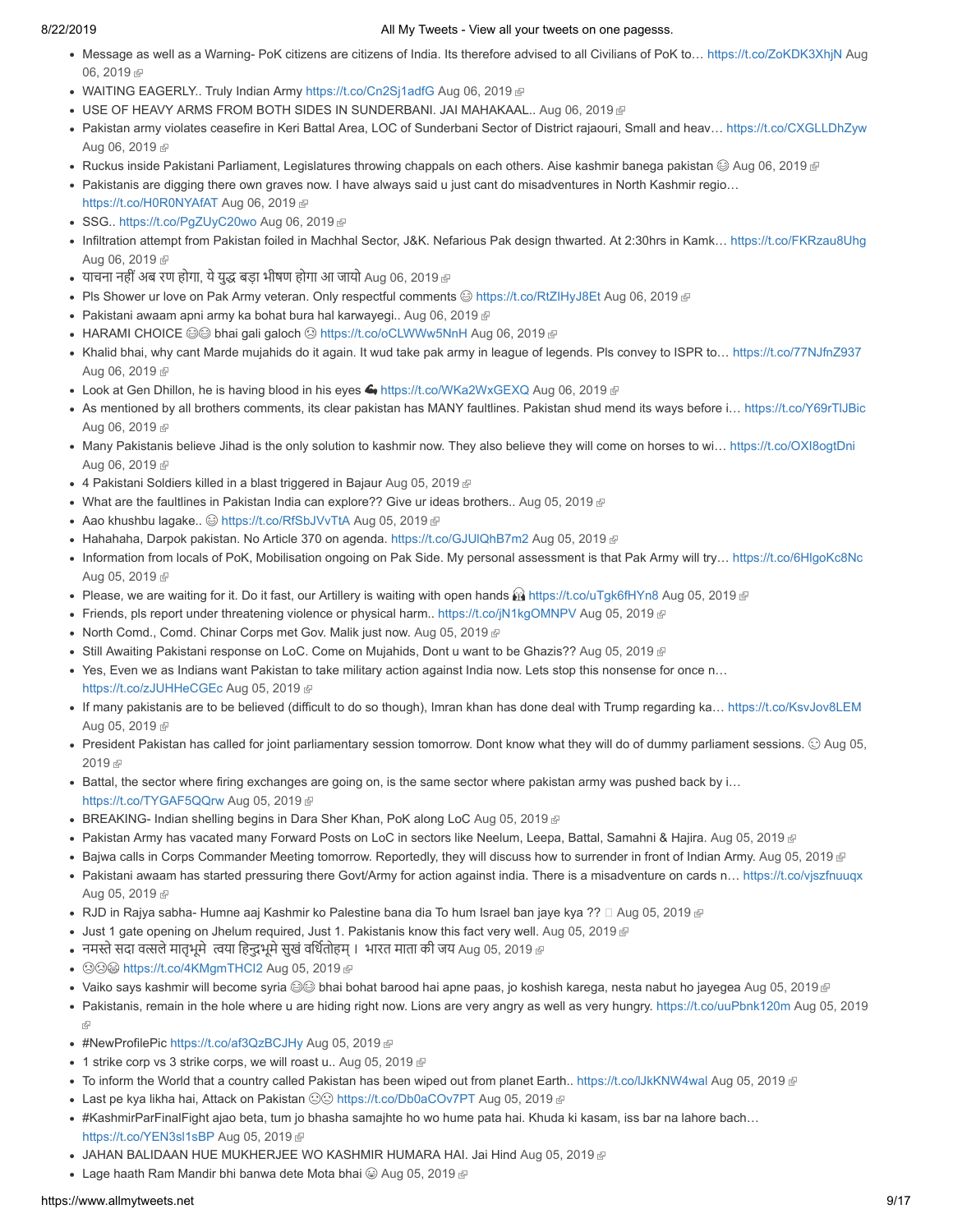- $\bullet$  370 scrapped [Aug 05, 2019](https://twitter.com/stranger0968/status/1158253059866337281)  $\mathbb{F}$
- Plots available in kashmir now. Hurry, Book now before stocks lasts. [Aug 05, 2019](https://twitter.com/stranger0968/status/1158229681423966208)  $\mathbb{F}$
- [Mistakes that were made by Chacha Nehru are been corrected now. Thank u @narendramodi @AmitShah & Shame on u Congress. Aug 05,](https://twitter.com/stranger0968/status/1158206500290158592) 2019 雨
- There are many faultlines existing in pakistan. Do pakis want India to start exploiting them ? [Aug 04, 2019](https://twitter.com/stranger0968/status/1158101191424905216)  $\mathbb F$
- 1 pakistan armymen killed in nakyal sector, kotli by indian sniper. Action took place around 9PM today. [Aug 04, 2019](https://twitter.com/stranger0968/status/1158092778829701120)
- Karwahi shuru ho gai.. Shankhnaad.... [https://t.co/Ih1m6GEgBR](http://t.co/Ih1m6GEgBR) [Aug 04, 2019](https://twitter.com/stranger0968/status/1158076917142020098)
- In critical times, enemy does lots of psy ops. We have to counter them & create panick situation in there camp. Man... https://t.co/Sx4fMN1iNI [Aug 04, 2019](https://twitter.com/stranger0968/status/1158073466559422464) @
- Guys its our major victory. Geelanis account suspended. Cant believe this  $\circledcirc\circ$  [https://t.co/z9N3YASq8a](http://t.co/z9N3YASq8a) [Aug 04, 2019](https://twitter.com/stranger0968/status/1158063028748861440)
- [We artillery shelled ur valleys, targetted terrorist camps, army installations, dams etc & u say we will defend our… https://t.co/VI8Dry2VAz](https://twitter.com/stranger0968/status/1158028881204355072) Aug 04, 2019
- I remember when he was Martyred in Bhimber gali in huge provocation by Pakistan Army when they used an ATGM to targ… [https://t.co/DPCpabs6zS](http://t.co/DPCpabs6zS) [Aug 04, 2019](https://twitter.com/stranger0968/status/1158022550145908736)
- Flood advisory issued in Jhelum river, its flowing 2 ft above normal course. Locals evacuated. PS: It has nothing to do with Nauseri Dam.  $\odot$ [Aug 04, 2019](https://twitter.com/stranger0968/status/1158011901529513986) @
- @Thismessag… https://t.co/wjsgEWgYfO Aug 04, 2019 مقبوضہ کشمیر ،ضلع کپواڑه میں 7 نوجوانوں کو شبید کر دیا گیا ہے مقبوضہ کشمیر میں حالات انتہائی تشویش ناک۔ ●
- Meeting kam, maiyyat jada lag rahi hai  $\odot$  [https://t.co/hfqux1FgVQ](http://t.co/hfqux1FgVQ) [Aug 04, 2019](https://twitter.com/stranger0968/status/1158003874076270593)
- 1965- Tried capturing kashmir, instead lost half of punjab till Lahore-Sialkot 1971- Tried capturing Longewala alon... [https://t.co/0xdAzR6kIb](http://t.co/0xdAzR6kIb) [Aug 04, 2019](https://twitter.com/stranger0968/status/1157991338111094785) @
- IT WILL BE DONE AS & WHEN WISHED BY INDIAN ARMY [https://t.co/7z8k79Hc2H](http://t.co/7z8k79Hc2H) [Aug 04, 2019](https://twitter.com/stranger0968/status/1157948837316694016) @
- Kashmir ka pata nahi, geelani zarur free ho jayega aaj twitter se.. [https://t.co/8r9uhAEgqn](http://t.co/8r9uhAEgqn) [Aug 04, 2019](https://twitter.com/stranger0968/status/1157933211781148672) @
- Pakistan on brink now. My thoughts with common citizens of pakistan, they are paying price for misdeeds of there mi... [https://t.co/WPKzTUNebJ](http://t.co/WPKzTUNebJ) [Aug 04, 2019](https://twitter.com/stranger0968/status/1157928123100532741)
- #NewProfilePic [https://t.co/dzJCoBJryj](http://t.co/dzJCoBJryj) [Aug 04, 2019](https://twitter.com/stranger0968/status/1157926697469186049) @
- Its high time that pakistanis stock enough emergency supplies now. Withdraw money from ATMs/Banks, Fuel, Rations- S... [https://t.co/upZY5hnfp2](http://t.co/upZY5hnfp2) [Aug 04, 2019](https://twitter.com/stranger0968/status/1157924414572441605)
- Pakistan Army has taken a big decision. All soldiers of pakistan army has been asked to wear WHITE underwears so th… [https://t.co/Q1arl6Ppca](http://t.co/Q1arl6Ppca) [Aug 04, 2019](https://twitter.com/stranger0968/status/1157901771232223232) @
- SSG Commandoes, Pride of Pakistan  $\Box$  [https://t.co/9SSX0ogW0z](http://t.co/9SSX0ogW0z) [Aug 04, 2019](https://twitter.com/stranger0968/status/1157900933612867584)  $\mathbb{F}$
- ©© [https://t.co/js9VITiql4](http://t.co/js9VITiql4) [Aug 04, 2019](https://twitter.com/stranger0968/status/1157895110862000128) @
- We are ready for anything but we want end of pakistan. Jobs or no jobs, economy etc dont matter, our jawans are saf… [https://t.co/BfIZH09ghI](http://t.co/BfIZH09ghI) [Aug 04, 2019](https://twitter.com/stranger0968/status/1157892348224954368) &
- [https://t.co/Pw2GwvRz22](http://t.co/Pw2GwvRz22) coming with white flag  $\circledast$  [https://t.co/hbVnlzTznm](http://t.co/hbVnlzTznm) [Aug 04, 2019](https://twitter.com/stranger0968/status/1157875930125209601)  $\circledast$
- IndianArmy has offered PakistanArmy to take over dead bodies of BAT members in Keran sctr of LoC, has been offered... [https://t.co/qAsbXm2zCa](http://t.co/qAsbXm2zCa) [Aug 04, 2019](https://twitter.com/stranger0968/status/1157856543494328321)
- Extent of firing was that huge in neelum that pakistanis are still sanitising the whole area. Huge no. of ammunitio… [https://t.co/n2PxmzAXcY](http://t.co/n2PxmzAXcY) [Aug 04, 2019](https://twitter.com/stranger0968/status/1157849106339061760) @
- Add 'PAKISTAN' before occupied kashmir  $\circledcirc$  [https://t.co/U7n4b2mCVo](http://t.co/U7n4b2mCVo) [Aug 03, 2019](https://twitter.com/stranger0968/status/1157720162461556736)  $\circledcirc$
- Lo ye agaya dobara  $\circledcirc$  [https://t.co/usX4LJPwNy](http://t.co/usX4LJPwNy) [Aug 03, 2019](https://twitter.com/stranger0968/status/1157717852226330625)
- Pakistan Army coming with white flag in there hands Inshallah.. [https://t.co/fN7zpmAXpk](http://t.co/fN7zpmAXpk) [Aug 03, 2019](https://twitter.com/stranger0968/status/1157717619316625408)  $\oplus$
- In many years of my understanding of Indo-Pak armies on LOC/IB, I can say this is the first time I have seen such a… [https://t.co/wWqbzaBTCg](http://t.co/wWqbzaBTCg) [Aug 03, 2019](https://twitter.com/stranger0968/status/1157711781009092610)
- What has prompted this tension?? [https://t.co/e0PImRc3cl](http://t.co/e0PImRc3cl) [Aug 03, 2019](https://twitter.com/stranger0968/status/1157707093744316417)  $\blacksquare$
- HUGE- Tanks movements on Jammu border by Indian Army [Aug 03, 2019](https://twitter.com/stranger0968/status/1157703785612840960)  $\mathbb P$
- Casuality count has started to come in from nakyal, as usual its only civilians. ISPR- Shame on u for hiding ur Mil… [https://t.co/EOzUIKioJZ](http://t.co/EOzUIKioJZ) [Aug 03, 2019](https://twitter.com/stranger0968/status/1157694191306268673) @
- Pakistan Army through local Mosques announcing locals to switch off there lights along areas close to line of contr... https://t.co/mKlIGOIGs4 [Aug 03, 2019](https://twitter.com/stranger0968/status/1157678151390158849) @
- Pakistan Army has floated a tender for supply of 5000 Coffins #Justforlaughs [Aug 03, 2019](https://twitter.com/stranger0968/status/1157675324303450112)  $\textcircled{F}$
- Pak BAT attempt foiled by alert Indian Army troops. 7 Pak regular/terrorist killed in Keran sector LoC of Kashmir. [Aug 03, 2019](https://twitter.com/stranger0968/status/1157667358992928768)
- Heavy indian firing reported in Nakyal sector on pakistani side.. [Aug 03, 2019](https://twitter.com/stranger0968/status/1157664819220275200) @
- Heavy firing by Pakistan along LoC in Balakote sector of Mendhar [https://t.co/yoUGVWUs6k](http://t.co/yoUGVWUs6k) [Aug 03, 2019](https://twitter.com/stranger0968/status/1157664322551721985) @
- Why are Pakistanis so stressed these days? What they have been fed in Neelum-Leepa wasnt enough I suppose  $\Box$  https://t.co/DI0OVpdrEe [Aug 03, 2019](https://twitter.com/stranger0968/status/1157661174000955394) @
- Note the tone in which he has written this tweet. It clearly shows they have given up now. A good army spokesperson... [https://t.co/dfH3KzEQME](http://t.co/dfH3KzEQME) [Aug 03, 2019](https://twitter.com/stranger0968/status/1157628308718280704) @
- My Only Suggestion for Pak Army wud be to Leave there bunkers, go back atleast 2 Kms & raise white flag. We as a go… [https://t.co/1g1HK095NE](http://t.co/1g1HK095NE) [Aug 03, 2019](https://twitter.com/stranger0968/status/1157625777606864896)
- Ghafoor chacha se pehle tweet kardia, shame on u ghafoora  $\circledast$  [https://t.co/wChbXqLXs8](http://t.co/wChbXqLXs8) [https://t.co/iaUrPcmUUb](http://t.co/iaUrPcmUUb) [Aug 03, 2019](https://twitter.com/stranger0968/status/1157624058571362304)  $\circledast$
- Here comes the statements [https://t.co/HfNsfzbPbD](http://t.co/HfNsfzbPbD) [https://t.co/iaUrPcmUUb](http://t.co/iaUrPcmUUb) [Aug 03, 2019](https://twitter.com/stranger0968/status/1157618658153324545)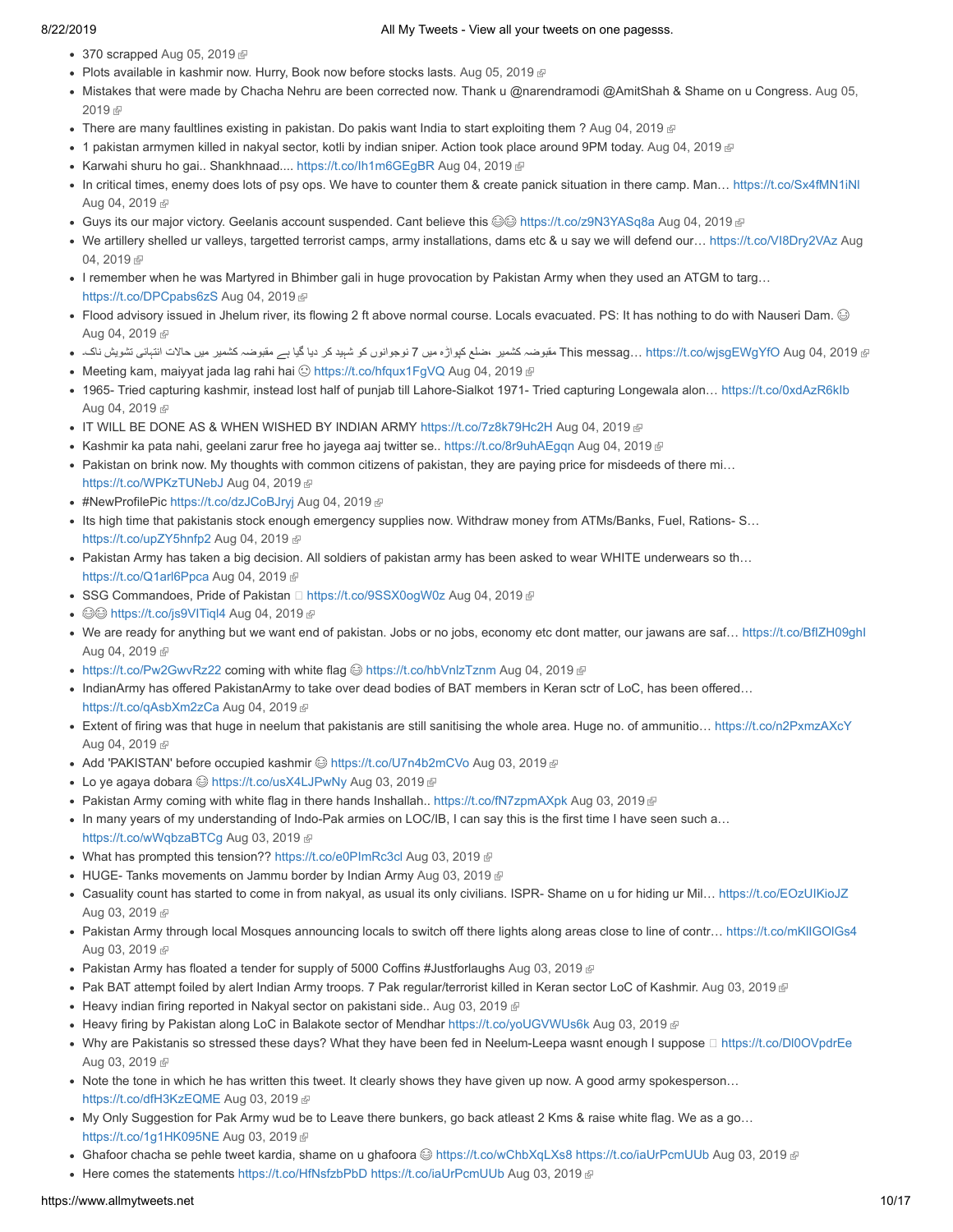- Pakistanis terming use of artillery by Indian Army as cluster bombing in Neelum Valley  $\bigoplus$  [Aug 03, 2019](https://twitter.com/stranger0968/status/1157611419128532993)  $\bigoplus$
- Indian Ceasefire violation reported in Battal sector, great to see Indian Army banging pakis both in north & south now [Aug 02, 2019](https://twitter.com/stranger0968/status/1157308301153054721)
- Pakistan Army can open Jammu/Poonch/Rajouri front as they have traditionally done in past when they have taken beatings in Northern Regions. [Aug 02, 2019](https://twitter.com/stranger0968/status/1157294715160711169) &
- Viewership of Flightradar is on top in pakistan these days. Pakis are already pissing watching normal forces moveme… [https://t.co/gQ2o2qSMJV](http://t.co/gQ2o2qSMJV) [Aug 02, 2019](https://twitter.com/stranger0968/status/1157286010721656833)
- Shelling on Uri sector resumes again [Aug 02, 2019](https://twitter.com/stranger0968/status/1157283928706826240)
- I fear pakistan will again close there airspace for indefinite time now [Aug 02, 2019](https://twitter.com/stranger0968/status/1157165545298378752)  $\mathbb{F}$
- So Pakistan Army shifted Foreign tourists in army bunkers in Neelum valley during indian shelling yesterday. This s… [https://t.co/Dnti9f0jRM](http://t.co/Dnti9f0jRM) [Aug 01, 2019](https://twitter.com/stranger0968/status/1156936414946308096) &
- 1 terrorist killed in shopian encounter [Jul 31, 2019](https://twitter.com/stranger0968/status/1156588777223143424) @
- Flood alert in Muzzafarabad by Pakistani Authorities, Nauseri dam seems to have been struck by shelling. [Jul 31, 2019](https://twitter.com/stranger0968/status/1156562027009257472)
- Encounter started in Shopian [Jul 31, 2019](https://twitter.com/stranger0968/status/1156560250708905984)
- Again Pakistan starts shelling in Uri. [Jul 31, 2019](https://twitter.com/stranger0968/status/1156560153149394946)
- [HUGE! Acceptance from pakistanis that they have lost atleast 15 soldiers in yesterday assault by indian army. https://t.co/SOn1NcC0ee](https://twitter.com/stranger0968/status/1156527261220265984) Jul 31, 2019 雨
- [Tourists asked to vacate neelum valley by pak authorities in wake of indian shelling. Tourism industry in pak will take a massive hit. Jul 31, 2019](https://twitter.com/stranger0968/status/1156516620879179776) ŵ
- Got the confirmation that even today some shells have landed ON Neelum-jhelum project triggering landslides on neel… [https://t.co/8lF1njE9ov](http://t.co/8lF1njE9ov) [Jul 31, 2019](https://twitter.com/stranger0968/status/1156473907513307136) @
- Nothing to say now **a** [https://t.co/wkhrNxrvFu](http://t.co/wkhrNxrvFu) [Jul 31, 2019](https://twitter.com/stranger0968/status/1156456120044675072) **a**
- $\bullet$  Indian army shelling again takes place in Neelum Valley, POK. [Jul 31, 2019](https://twitter.com/stranger0968/status/1156448677524922368)  $\text{\#}$
- For the first time in many years, Indian Army has taken proactive approach & targetted terrorist launchpads/infra a... [https://t.co/763yGWsTGA](http://t.co/763yGWsTGA) [Jul 30, 2019](https://twitter.com/stranger0968/status/1156238777528004608) @
- List of casualities on pakistan side, dont understand urdu but guess the list is too long.. [https://t.co/MS7GUukxPp](http://t.co/MS7GUukxPp) [Jul 30, 2019](https://twitter.com/stranger0968/status/1156236600088682498) @
- [All areas along LoC cut off with rest of world by pakistan army. Connectivity/internet now blocked officially. From… https://t.co/WtukXj3ywg](https://twitter.com/stranger0968/status/1156229981481181190) Jul 30, 2019
- $\bullet$  Time to bring MBRLs now  $\Box$  [Jul 30, 2019](https://twitter.com/stranger0968/status/1156228827338727424)  $\textcircled{\tiny{F}}$
- Artillery exchanges again started on LoC [Jul 30, 2019](https://twitter.com/stranger0968/status/1156220594821705728)
- Highlights of the day so far 17 pakistani terrorists killed in plane crash in rawalpindi Indian army shelled Leep... https://t.co/sg3PMQh86K Jul 30, 2019
- Dont think anybody will survive #Quetta [https://t.co/F2dcu1JVBy](http://t.co/F2dcu1JVBy) [Jul 30, 2019](https://twitter.com/stranger0968/status/1156215901785640960)
- Ye kya ho raha hai, rukk jao yaar ab, aaj ka quota (quetta) poora ho gaya. [https://t.co/cqVQxssvXs](http://t.co/cqVQxssvXs) [Jul 30, 2019](https://twitter.com/stranger0968/status/1156212751011897344) @
- Neelum valley trending on no 4 in pakistan. Yahan kya hua aaj ?  $\Box$  [https://t.co/5XdpwEVnhA](http://t.co/5XdpwEVnhA) [Jul 30, 2019](https://twitter.com/stranger0968/status/1156212443711967232)  $\Box$
- Pakistanis are really fools. Just to support infiltration, they fired on indian posts. In return, they got 2 of the... https://t.co/d4UsCQDdMV Jul 30, 2019 面
- Infiltration bid foiled in bandipora, 2 pakistani terrorists killed [Jul 30, 2019](https://twitter.com/stranger0968/status/1156209746623565824)  $\mathbb F$
- Shells have landed near neelum-jhelum dam. Thats very nice ☺ [https://t.co/RYsYegWGuX](http://t.co/RYsYegWGuX) [Jul 30, 2019](https://twitter.com/stranger0968/status/1156197040243793921) @
- LOC firing pakistan side. Images speak thousand words, ISPR shud come forward & accept what they have lost today. [https://t.co/IlXdwVAhJa](http://t.co/IlXdwVAhJa) [Jul 30, 2019](https://twitter.com/stranger0968/status/1156195702109872129) @
- Another point here is- Many infrastructure like roads, bridges have been targetted today. Most areas now have becom… [https://t.co/tQqCYgom8u](http://t.co/tQqCYgom8u) [Jul 30, 2019](https://twitter.com/stranger0968/status/1156190390032056320)
- According to sources from neelum-leepa, indian army has wrecked havoc on pakistan today. Many buildings have been d… [https://t.co/e85LpUXFDQ](http://t.co/e85LpUXFDQ) [Jul 30, 2019](https://twitter.com/stranger0968/status/1156187965397143552) 图
- **Encounter in Anantnag, 3-4 terrorists believed to be trapped [Jul 30, 2019](https://twitter.com/stranger0968/status/1156160127189147648)**
- $\bullet$  1 jawan martyred in sunderbani sector by pak firing [Jul 30, 2019](https://twitter.com/stranger0968/status/1156149199534116867)  $\circledR$
- BIG BREAKING- Total 3 sectors on LoC Leepa, Nuseri, Athmuqam- on indian army target. Reports of artillery shelling… [https://t.co/K0YhAxV8Fc](http://t.co/K0YhAxV8Fc) [Jul 30, 2019](https://twitter.com/stranger0968/status/1156148247171178497) 图
- Heavy exchange of mortors and firing between Indian and Pakistani armies on LOC in Tangdhar, Kupwara, North Kashmir. [Jul 30, 2019](https://twitter.com/stranger0968/status/1156146506954526720)
- Sir myself going to close 1 company & have to remove staff also. Business is declining & if same trend continues wi... [https://t.co/5muQVsB8mx](http://t.co/5muQVsB8mx) [Jul 30, 2019](https://twitter.com/stranger0968/status/1156123838343761920)
- 17 pakistani terrorits killed in a planecrash in rawalpindi. [Jul 30, 2019](https://twitter.com/stranger0968/status/1156036085807374336)
- [Pakistan has reported civil \(obviously\) casualities in nezapir sector of haveli district. Indian army has used both small + HEAVY arms. Jul 29,](https://twitter.com/stranger0968/status/1155856398867161088) 2019 雨
- Terrorists [https://t.co/DGHJpsrUE6](http://t.co/DGHJpsrUE6) [Jul 29, 2019](https://twitter.com/stranger0968/status/1155818155626913792)
- Lal topii ki yahan bhi beizzati [https://t.co/iqaOO7XypU](http://t.co/iqaOO7XypU) [Jul 28, 2019](https://twitter.com/stranger0968/status/1155542202770006016) @
- Heavy indian shelling reported in TataPani POK [Jul 28, 2019](https://twitter.com/stranger0968/status/1155507869925761027)
- We are a country 10 times bigger than pakistan. Our Army is bigger, equipped better thn pakistan, we have upper han… [https://t.co/U1tgB9eB2S](http://t.co/U1tgB9eB2S) [Jul 28, 2019](https://twitter.com/stranger0968/status/1155507539615866886)
- CFV in KG sector now by pak forces. Firing going on from both sides. [Jul 28, 2019](https://twitter.com/stranger0968/status/1155505368098902016) @
- Pakistan violates ceasefire along LoC in Shahpur sector of Poonch district [Jul 28, 2019](https://twitter.com/stranger0968/status/1155445432786542594) @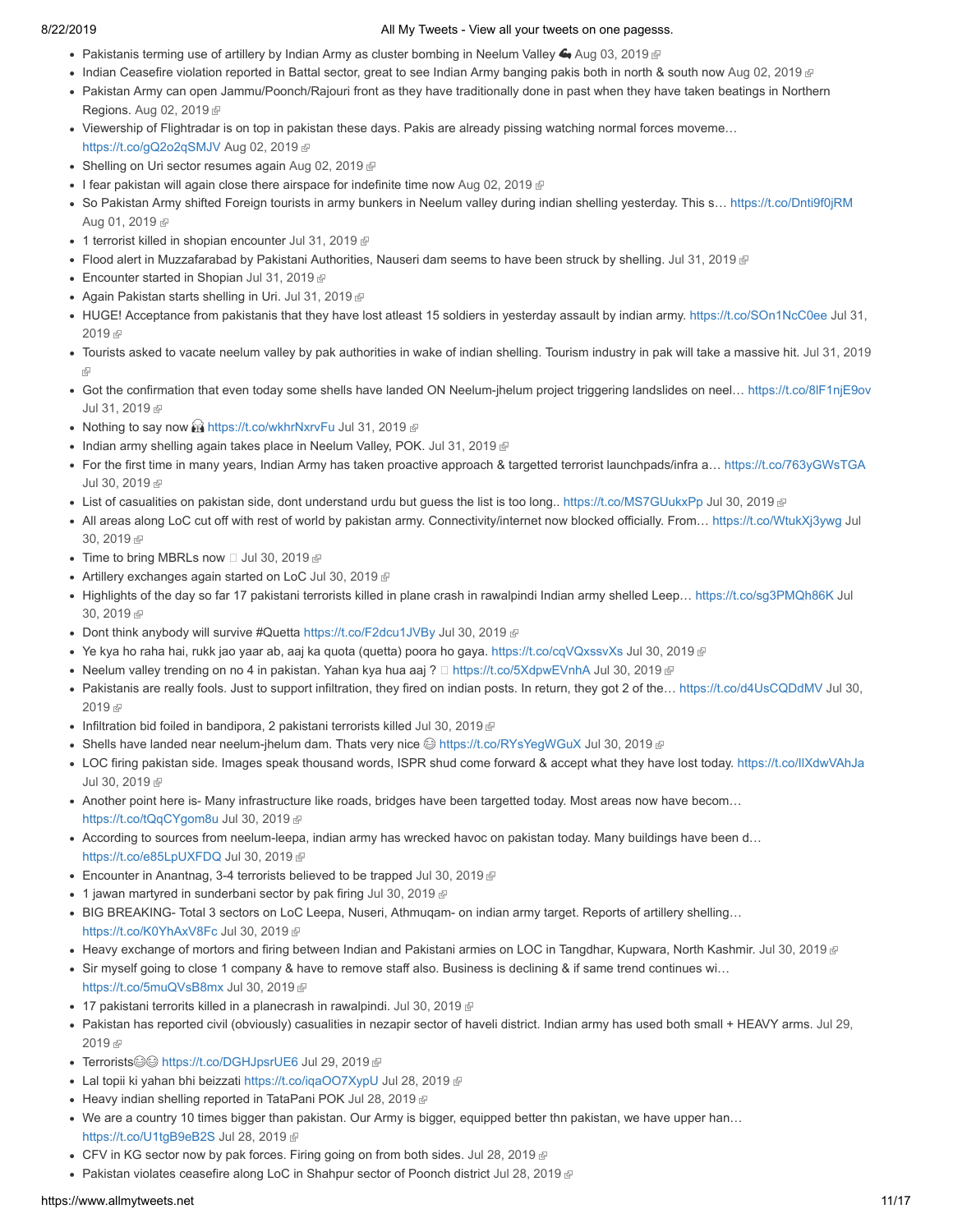- Apne 12 faujion ko gaad dia kya? [https://t.co/eJlPqvGeZW](http://t.co/eJlPqvGeZW) [Jul 28, 2019](https://twitter.com/stranger0968/status/1155338507277258752) @
- Total 12 pakistan armymen killed today. Details Turbat- 6 killed including a captain by baloch mujahideen North waz… [https://t.co/kR34QH31uf](http://t.co/kR34QH31uf) [Jul 27, 2019](https://twitter.com/stranger0968/status/1155072158135181312) @
- 6 pakistan armymen killed in north waziristan. Aaj toh party banti hai  $\bigcirc \mathfrak{S} \otimes \mathfrak{S}$  [Jul 27, 2019](https://twitter.com/stranger0968/status/1155070779014471680)  $\mathfrak{S}$
- Jeeyo baloch mujahideen. 6 pakistan army personnel including 1 captain butchered in turbat in an ambush  $\approx$  [Jul 27, 2019](https://twitter.com/stranger0968/status/1155016695267942400)  $\epsilon$
- 1 army soldier martyred in pak firing in machil, kupwara, north kashmir. What stops us from burning leepa-neelum? W... [https://t.co/C2pWvwZk3d](http://t.co/C2pWvwZk3d) [Jul 27, 2019](https://twitter.com/stranger0968/status/1154980373513854979)
- Nehle pe dehla [https://t.co/krKUABjCKD](http://t.co/krKUABjCKD) [Jul 26, 2019](https://twitter.com/stranger0968/status/1154634994767343617) @
- ©© [https://t.co/O7a6r5d6EP](http://t.co/O7a6r5d6EP) [Jul 25, 2019](https://twitter.com/stranger0968/status/1154337464196091905) @
- JIHADIS trying to hack/access my account. U guys will be taught a lesson, just wait now. [Jul 25, 2019](https://twitter.com/stranger0968/status/1154302192012017664) @
- [https://t.co/CabR9yK9VK](http://t.co/CabR9yK9VK) [Jul 24, 2019](https://twitter.com/stranger0968/status/1154009490116661248) ®
- DGISPR shud have courage & tell the world how many soldiers they lost yesterday. [https://t.co/sNOrUW0VqT](http://t.co/sNOrUW0VqT) [Jul 24, 2019](https://twitter.com/stranger0968/status/1153926007553789953)
- Use of pellets set to increase in August  $\circledcirc$  [Jul 24, 2019](https://twitter.com/stranger0968/status/1153919343144636416)  $\circledcirc$
- Indian army using heavy arms to target pakistanis now. Casualities on pakistani side. [https://t.co/Xf8YtFDXea](http://t.co/Xf8YtFDXea) [Jul 23, 2019](https://twitter.com/stranger0968/status/1153629158930558981) @
- $\bullet$  Heavy indian shelling reported in Dara sher khan sector, PoK, line of control [Jul 23, 2019](https://twitter.com/stranger0968/status/1153608306994352129)  $\textcircled{F}$
- Kashmir is no issue for anyone, its the Pak Occupied Kashmir which is a issue that needs to be solved. [https://t.co/r6dBEL4Wgn](http://t.co/r6dBEL4Wgn) [Jul 23, 2019](https://twitter.com/stranger0968/status/1153595431517073408) @
- Yes, all supplied to pakistan [https://t.co/GKHGn0zR1i](http://t.co/GKHGn0zR1i) [Jul 22, 2019](https://twitter.com/stranger0968/status/1153350614665048066)
- [Ur predecessors failed, u can try. We will not allow it for sure, our job is to decimate pakistan which will be don… https://t.co/OkoD3evqBX](https://twitter.com/stranger0968/status/1153350263194996739) Jul 22, 2019 雨
- Indian forces have responded to pak firing on LoC today. Casualities expected in Barnala sector pakistan side. [Jul 22, 2019](https://twitter.com/stranger0968/status/1153306694061105154)  $\oplus$
- CASO in Shopian [Jul 22, 2019](https://twitter.com/stranger0968/status/1153240330159869952)
- $\bullet$  1 army jawan martyred in sunderbani by pakistan firing [Jul 22, 2019](https://twitter.com/stranger0968/status/1153225508806680576)  $\circledast$
- 1 pakistan army man killed in indian firing on LOC. In Pic slaughtered paki soldier Havaldar Manzoor Abbasi. Good j… [https://t.co/BJh3IjQ8JX](http://t.co/BJh3IjQ8JX) [Jul 21, 2019](https://twitter.com/stranger0968/status/1152784091730907137) @
- Another pakistani lying like @OfficialDGISPR Pakistani team did not apply for visa & secondly there own TT federat… [https://t.co/P8omTmKbOX](http://t.co/P8omTmKbOX) [Jul 20, 2019](https://twitter.com/stranger0968/status/1152556559555334149)
- Disgusting pakistanis @realDonaldTrump @ImranKhanPTI [https://t.co/R5qJHwIgci](http://t.co/R5qJHwIgci) [Jul 20, 2019](https://twitter.com/stranger0968/status/1152422092111044608) @
- CFV by Pak Army along Rajouri sector [Jul 19, 2019](https://twitter.com/stranger0968/status/1152242126643613698) @
- After Shahid Khaqan Abbasi, now most of pakistans opposition leaders under arrest. Officially a dictator state now. [Jul 18, 2019](https://twitter.com/stranger0968/status/1151793510980509696) @
- Big diplomatic victory for pakistan  $W \triangleq \frac{h}{h}$  [https://t.co/s5qRQRAuLz](http://t.co/s5qRQRAuLz) [Jul 17, 2019](https://twitter.com/stranger0968/status/1151528461023866881)
- Teri ankhon mai bhi dhool jhok di bhai [https://t.co/jc6YzrxLaE](http://t.co/jc6YzrxLaE) [Jul 17, 2019](https://twitter.com/stranger0968/status/1151499801348808704) @
- ©© [https://t.co/oTNcIsfsGd](http://t.co/oTNcIsfsGd) [Jul 17, 2019](https://twitter.com/stranger0968/status/1151492246119653376) @
- Kaunsa ganja fuka hai 
a[https://t.co/C0UoV7yrME](http://t.co/C0UoV7yrME) [Jul 17, 2019](https://twitter.com/stranger0968/status/1151483590045126659)
- CASO in Sopore [Jul 17, 2019](https://twitter.com/stranger0968/status/1151365971699032065) @
- Yes, chinese already breeding in ur country. [https://t.co/ueyZawtk5Y](http://t.co/ueyZawtk5Y) [Jul 16, 2019](https://twitter.com/stranger0968/status/1151179845596078081)  $\circledast$
- ©© #ENGvsNZ #NZvsENG #CWC19Final https://t.co/OoDXR6IHGi [Jul 14, 2019](https://twitter.com/stranger0968/status/1150470406215573504) ®
- #FreeBalochistan World must take action against Pakistan for killing innocent balochis #ENGvsNZ #NZvENG #CWC19 [https://t.co/rHYxy42A33](http://t.co/rHYxy42A33) [Jul 14, 2019](https://twitter.com/stranger0968/status/1150325968495677442) @
- Firing exchanges between india-pakistan army in krishnaghati sector, Poonch. [Jul 13, 2019](https://twitter.com/stranger0968/status/1150127482487525377) @
- 2 policemen killed by freedom fighters in Nowshera, Pak occupied KPK [Jul 12, 2019](https://twitter.com/stranger0968/status/1149680220942639104)
- Our response to such violations has not been adequate enough. If @Whiteknight\_IA gives a tough response like 15 Cor... [https://t.co/gJSVg5bjNr](http://t.co/gJSVg5bjNr) [Jul 12, 2019](https://twitter.com/stranger0968/status/1149599388492169216)
- Firing now going in twin Poonch-Rajouri sector. [Jul 12, 2019](https://twitter.com/stranger0968/status/1149552888034627589) <sup>®</sup>
- CFV in krishna ghati by Pak forces [Jul 12, 2019](https://twitter.com/stranger0968/status/1149522833833222145)
- Activist <sup>●</sup> [https://t.co/K7F7uaTwWD](http://t.co/K7F7uaTwWD) [Jul 11, 2019](https://twitter.com/stranger0968/status/1149355686717009920)
- Pakistan says it will close its airspace till indian jets displace, it probably means they will never open there airspace in lifetime. [Jul 11, 2019](https://twitter.com/stranger0968/status/1149344340642324481)  $\oplus$
- Surgical strike on pakistan today. This message is of today match over england skies  $\bigotimes \blacktriangle$  #freebalochistan #ENGvAUS...
- [https://t.co/FGRCeG3Qru](http://t.co/FGRCeG3Qru) [Jul 11, 2019](https://twitter.com/stranger0968/status/1149290879498240001)
- Newzeeeeeland [https://t.co/ySzQdajGlt](http://t.co/ySzQdajGlt) [Jul 11, 2019](https://twitter.com/stranger0968/status/1149199910790672385)
- Copy pasted **G** [https://t.co/QyYWQn3Tro](http://t.co/QyYWQn3Tro) [Jul 10, 2019](https://twitter.com/stranger0968/status/1149029770069512192) @
- Pakistanis (even sober ones) are behaving like they have won world cup today. Rather than finding out why they cudn... [https://t.co/vI3QJ91ogb](http://t.co/vI3QJ91ogb) [Jul 10, 2019](https://twitter.com/stranger0968/status/1148996157496074240) 图
- CFV by Pak Army in Poonch [Jul 10, 2019](https://twitter.com/stranger0968/status/1148963301306454018)
- Aluhmdula [https://t.co/zhZiqyudFi](http://t.co/zhZiqyudFi) [Jul 10, 2019](https://twitter.com/stranger0968/status/1148960259744161792)
- All pakistanis cheering today, remember u guys didnt even qualify in semis. Second, always see the scoreboard below… [https://t.co/BvQF00Eam0](http://t.co/BvQF00Eam0) [Jul 10, 2019](https://twitter.com/stranger0968/status/1148953829926477824)
- 'Pakistan Occupied Karachi' [https://t.co/GEwLaPTEXP](http://t.co/GEwLaPTEXP) [Jul 10, 2019](https://twitter.com/stranger0968/status/1148880824781217792)
- Language Sir [https://t.co/LGdZgilzKB](http://t.co/LGdZgilzKB) [Jul 10, 2019](https://twitter.com/stranger0968/status/1148866336509943808) @
- $\bullet$  CASO in Tral [Jul 10, 2019](https://twitter.com/stranger0968/status/1148828469981302785)  $\mathbb{F}$
- . Pakistan ISI has murdered journalist of BOL TV in Karachi for speaking against Army. Shame on Pakistan Army. [Jul 09, 2019](https://twitter.com/stranger0968/status/1148647401739235328)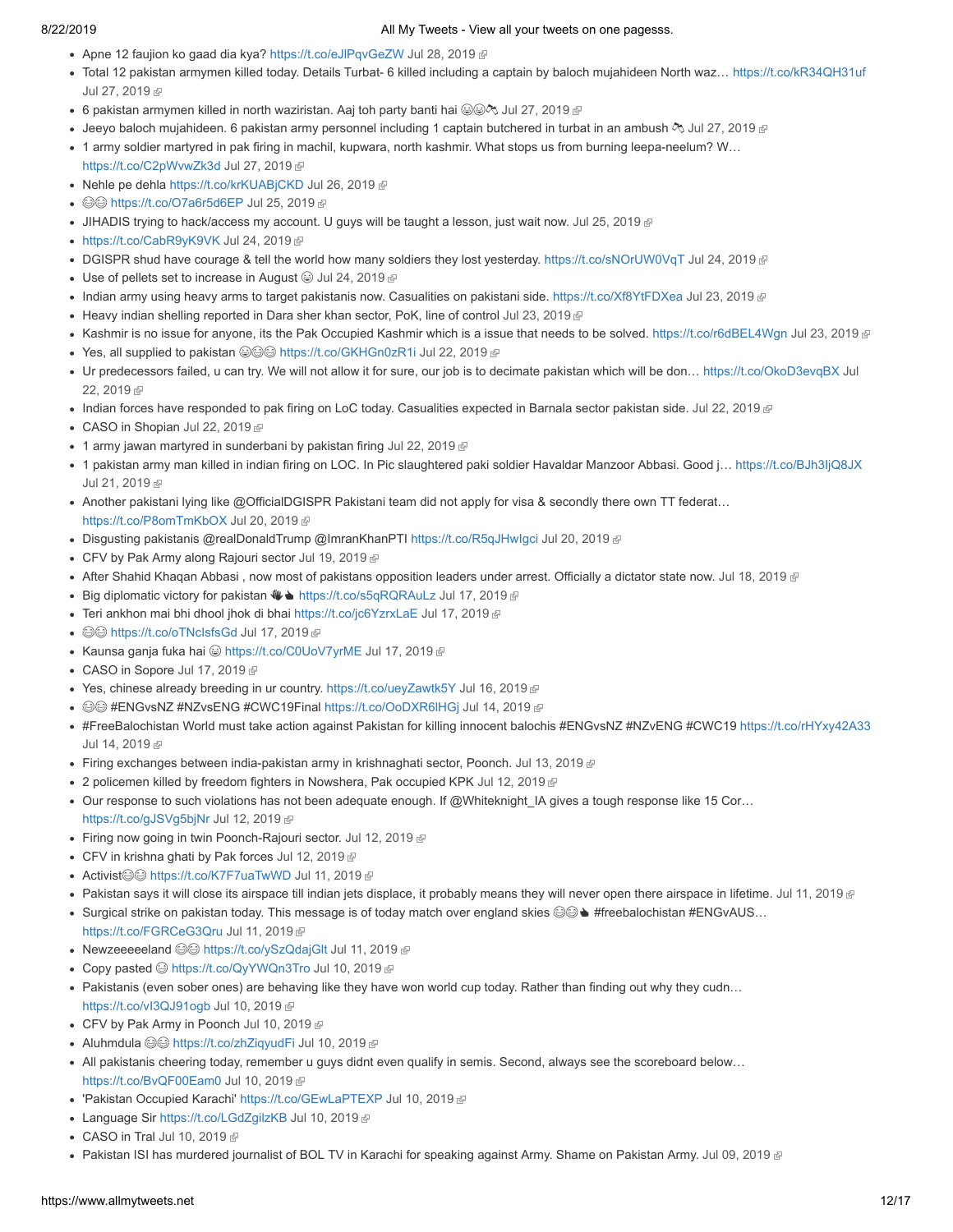- [Said it always- Our trusted partner is Russia, USA is not an ally, its a country which always opposed india. https://t.co/rMSk3LLQJ8](https://twitter.com/stranger0968/status/1148604582769111040) Jul 09, 2019 雨
- **业业 [https://t.co/AnxOM4FWpW](http://t.co/AnxOM4FWpW) [Jul 09, 2019](https://twitter.com/stranger0968/status/1148449534516891649)**
- On verge of @FATFNews blacklisting, still these guys dont mend there ways. I hope intl community is seeing this & c… [https://t.co/rKaNrvIHjA](http://t.co/rKaNrvIHjA) [Jul 08, 2019](https://twitter.com/stranger0968/status/1148233441063968769)
- Heavy indian shelling reported in Shahkot sector, Pak Side. 1 woman killed, another injured. [Jul 08, 2019](https://twitter.com/stranger0968/status/1148220638169128960)
- Looks like attempted BAT strike.. [https://t.co/2NsBNyNsVS](http://t.co/2NsBNyNsVS) [Jul 08, 2019](https://twitter.com/stranger0968/status/1148174190148771840) @
- CFV in Naushera sector of Rajouri, 1 civilian injured. [Jul 08, 2019](https://twitter.com/stranger0968/status/1148116999794581504) @
- Massive CASO in Sopore [Jul 07, 2019](https://twitter.com/stranger0968/status/1147901731952627712)
- High alert sounded along punjab border as movement on pakistan side observed by IB. [Jul 07, 2019](https://twitter.com/stranger0968/status/1147880933594243072)
- Shameful [https://t.co/4EgdMTjFIT](http://t.co/4EgdMTjFIT) [Jul 06, 2019](https://twitter.com/stranger0968/status/1147548967552503808) <sup>®</sup>
- [Just to inform u all, chamb was a very BIG event. Loses are bigger than presented & it cud be more than what was presented by ISPR. Jul 06,](https://twitter.com/stranger0968/status/1147532085231415296) 2019 图
- Pakistanis start planning of losing WT20 now #CWC19 #INDvSL https://t.co/GScdaXxizU [Jul 06, 2019](https://twitter.com/stranger0968/status/1147527697465147398) @
- Ghafoora why no tweet of 'hands off' now, loser @OfficialDGISPR [Jul 06, 2019](https://twitter.com/stranger0968/status/1147496450877607937)
- Pakistani politician, hats off **and the [https://t.co/UvfP3qxGdJ](http://t.co/UvfP3qxGdJ) [Jul 06, 2019](https://twitter.com/stranger0968/status/1147480891196870656)**
- [Jin badmasho ki gadiyo par samajwadi \(cycle\) ke jhande hote the unpe ab @BJP4India ke jhande hain UP mai.… https://t.co/KvrTgZj1QB](https://twitter.com/stranger0968/status/1147448339920609286) Jul 06.2019 图
- Pakistan top sports journo WW @mak\_asif @aaliaaaliya @GhaffarDawnNews @faizanlakhani [https://t.co/dvoDOfY3ux](http://t.co/dvoDOfY3ux) [Jul 06, 2019](https://twitter.com/stranger0968/status/1147352444432736256)
- Commander Rwp Corps Lt, Bilal Akbar visited troops deployed along LOC at Siachin, Neelum & Muzaffarabad valleys, Ko… [https://t.co/NRmWaTcZgx](http://t.co/NRmWaTcZgx) [Jul 06, 2019](https://twitter.com/stranger0968/status/1147341261906554881)
- LOL, see ur tweets after u won CT17. Fainti achi lagi.. [https://t.co/C5PRCwB6OD](http://t.co/C5PRCwB6OD) [Jul 06, 2019](https://twitter.com/stranger0968/status/1147339517466222592)
- What stops us from ruthless attacks in north kashmir region where pakistan is in disadvantageous position? I hope s… [https://t.co/leTLIALpKR](http://t.co/leTLIALpKR) [Jul 05, 2019](https://twitter.com/stranger0968/status/1147206639184990211) &
- So pakistan wants to avenge chamb, they might have another chamb if they continue to do what they are doing. [Jul 05, 2019](https://twitter.com/stranger0968/status/1147195865498574848)  $\mathbb F$
- Pakistani team at karachi airport #CWC19 #PakvsBan #BANvsPAK [https://t.co/22hNH2hw5i](http://t.co/22hNH2hw5i) [Jul 05, 2019](https://twitter.com/stranger0968/status/1147170694066769920)
- Increase in petrol price is bearbale but pls consider price revision for diesel, it impacts the whole country from... https://t.co/PhYc3jdEf5 Jul 05, 2019
- $\bullet$  #BudgetForNewIndia kejriwal ko dobara jhelna padega  $\circledS$  [Jul 05, 2019](https://twitter.com/stranger0968/status/1147105459943424001)
- OUT, yes #PAKvBAN [Jul 05, 2019](https://twitter.com/stranger0968/status/1147081788302471168)
- Bangalis, aaj fainti chada to pakistanio ki. Good luck #PAKvBAN [Jul 05, 2019](https://twitter.com/stranger0968/status/1147078415452794881) @
- Encounter in shopian, 2-3 terrorist believed to be trapped. [Jul 05, 2019](https://twitter.com/stranger0968/status/1146969578955780097)
- 5 ppl injured, emergency declared in hospitals across area [https://t.co/4Fy9F087Xh](http://t.co/4Fy9F087Xh) [Jul 03, 2019](https://twitter.com/stranger0968/status/1146489355139072000) @
- Heavy indian shelling in samahni sector, POK. Many pakistanis wounded. As per information, indian army has pressed... [https://t.co/IZY9DI0Ida](http://t.co/IZY9DI0Ida) [Jul 03, 2019](https://twitter.com/stranger0968/status/1146488430307639296)
- Remember @OfficialDGISPR tweet after CT17, where u hiding now coward #ENGvNZ #CWC19 [Jul 03, 2019](https://twitter.com/stranger0968/status/1146477572647202817)  $\circledR$
- Nothing happened @OfficialDGISPR only some trees uprooted <sup>@</sup> [https://t.co/JqMAndQ71i](http://t.co/JqMAndQ71i) [Jul 03, 2019](https://twitter.com/stranger0968/status/1146477241104240640) *a*
- Some trees uprooted in Chamb & England ??□ @OfficialDGISPR [Jul 03, 2019](https://twitter.com/stranger0968/status/1146476940393615361) @
- 2 surgical strikes on pakistan today 1. Chamb sector,LOC -5 pakistan army footsoldiers slaughtered by Indian Army..… [https://t.co/OEF34uc4jX](http://t.co/OEF34uc4jX) [Jul 03, 2019](https://twitter.com/stranger0968/status/1146474852922118146)
- Pakistan out of worl cup semis. This happens when u win against zimbabwe, scotland etc & boast about it. Where is… [https://t.co/qWAe35S5V2](http://t.co/qWAe35S5V2) [Jul 03, 2019](https://twitter.com/stranger0968/status/1146472622571630592)
- $\bullet$  2 teams (Pak & lanka) supported by lucky charm @nibraz88cricket out of semi finals race..  $\circledast$  [Jul 03, 2019](https://twitter.com/stranger0968/status/1146470491156176897)  $\circledast$
- Icing on the cake wud be pak losing to bangladesh #CWC19 #ENGvsNZ [Jul 03, 2019](https://twitter.com/stranger0968/status/1146458642851532800) @
- Allah 6th ko bhi jaldi jannat ata farmaye  $\circledast$  [https://t.co/QwQRA5ao6G](http://t.co/QwQRA5ao6G) [Jul 03, 2019](https://twitter.com/stranger0968/status/1146415487733121025)
- Well I can say, Major Chitresh has been avenged. Ratio will be 1:5, remember that Pak Army. 5 pak army soldiers kil… [https://t.co/tt0RxrWMrg](http://t.co/tt0RxrWMrg) [Jul 03, 2019](https://twitter.com/stranger0968/status/1146412119501484032) @
- Freedom fighters attack lahore airport, pakistan occupied punjab, 2 oppressors killed. [Jul 03, 2019](https://twitter.com/stranger0968/status/1146315171763302401) @
- Pakistani & lankan umpires in india match. Very good @ICC #IndiaVsBangladesh [Jul 02, 2019](https://twitter.com/stranger0968/status/1146066285819650048) @
- Shami, bhuvi ko dhoni se upar bhejo @BCCI #INDvBAN [Jul 02, 2019](https://twitter.com/stranger0968/status/1146044952088068096)
- Dhoni bhai abb retire ho ja, kyun BP badwa raha hai #INDvBAN [Jul 02, 2019](https://twitter.com/stranger0968/status/1146044351983837184) @
- Test match starts now.. #Dhoni #INDvBAN [Jul 02, 2019](https://twitter.com/stranger0968/status/1146031600540557312)
- **Mand [https://t.co/ZijYev8gzd](http://t.co/ZijYev8gzd) [Jul 02, 2019](https://twitter.com/stranger0968/status/1146031337268269056)**
- Dhoni, Jadhav- just watch WI how to play in death overs #WIvSL [Jul 01, 2019](https://twitter.com/stranger0968/status/1145746830275284992)
- ©© [https://t.co/UZABovuV34](http://t.co/UZABovuV34) [Jul 01, 2019](https://twitter.com/stranger0968/status/1145739404956360704) @
- ©©© [https://t.co/fCIbT02DOP](http://t.co/fCIbT02DOP) [Jul 01, 2019](https://twitter.com/stranger0968/status/1145662488773611520) @
- Note: He is a pakistani minister  $\circledcirc$  [https://t.co/2pHo0kyWkM](http://t.co/2pHo0kyWkM) [Jul 01, 2019](https://twitter.com/stranger0968/status/1145660874155274241)  $\circledcirc$
- Pito hinduon, aur pito. Fir mughalon ke ghulam bano. Shame on @BJP4India [https://t.co/iuy8H5uZsf](http://t.co/iuy8H5uZsf) [Jul 01, 2019](https://twitter.com/stranger0968/status/1145655374961418242)
- Just went to chawri bazaar, got to know that there is curfew in place bcoz muslims broke hindu temples in the area.… [https://t.co/0dRc26fbvm](http://t.co/0dRc26fbvm) [Jul 01, 2019](https://twitter.com/stranger0968/status/1145654197800644608) @
- Dhoni beats pakistan today  $\textcircled{3}$  #ENGvIND #CWC19 [Jun 30, 2019](https://twitter.com/stranger0968/status/1145388309943902208)  $\textcircled{9}$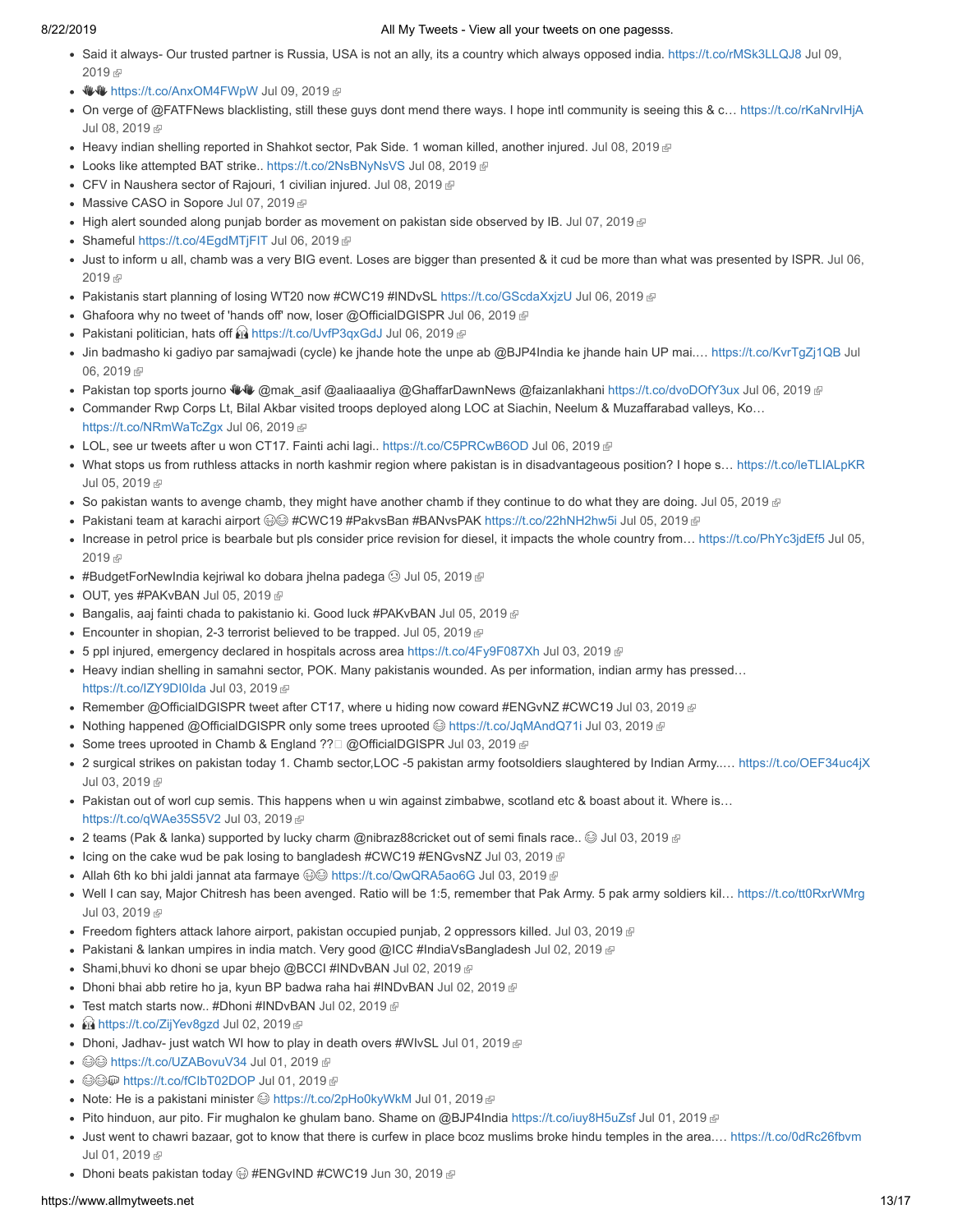- **@ [https://t.co/QlhehNZDLN](http://t.co/QlhehNZDLN) [Jun 30, 2019](https://twitter.com/stranger0968/status/1145387680588607493) @**
- England beat india, india beat pakistan today #ENGvIND #CWC19 [Jun 30, 2019](https://twitter.com/stranger0968/status/1145387280426852353)  $\textcircled{F}$
- [While I am not sad with this result, its worrying to see Dhoni-Jhadhav batting like this. U cant WIN wordcup like this. #CWC19 #England Jun](https://twitter.com/stranger0968/status/1145383232105529355) 30, 2019
- Aaj 600 runs maardo england walon koi gham nahi, dushman ko har ke bi harana hai aaj  $\oplus$  #CWC2019 #INDvENG [Jun 30, 2019](https://twitter.com/stranger0968/status/1145284458981052416)  $\oplus$
- Bois playing well  $\bigcirc$  #CWC19 #INDvENG Pakistanis must be pissing now.. [Jun 30, 2019](https://twitter.com/stranger0968/status/1145283852232876034)  $\bigcirc$
- Congratulations Pakistan for winning world cup yesterday. Celebrations time @#CWC19 #AFGvPAK #PAKvAFG [Jun 30, 2019](https://twitter.com/stranger0968/status/1145236417204957184) @
- Afghanistan se jeete ho ki world cup jeet gaye ho ⊜© kya yar, kya level hai tum porkis ka #AFGvPAK https://t.co/wAluBncBG5 [Jun 30, 2019](https://twitter.com/stranger0968/status/1145207532362838017) ®
- Afghanistan ko harake alhamdulula kar raha hai, beghairat insan. @ [https://t.co/HVzWWFmpCz](http://t.co/HVzWWFmpCz) [Jun 30, 2019](https://twitter.com/stranger0968/status/1145163603231875072) @
- Just see what afghans did to u. We promise u pakistan, we will destroy from ur both fronts, east & west. Afghans ar... [https://t.co/69ggIeTYwv](http://t.co/69ggIeTYwv) [Jun 29, 2019](https://twitter.com/stranger0968/status/1145014405341622273) @
- [Hard luck afghanistan. U cant win when umpires are completely against u. Atleast 3 wrong decisions today. Shame on @ICC #PAKvAFG Jun](https://twitter.com/stranger0968/status/1145013529340207104) 29. 2019 图
- Umpires also playing for pakistan. Shame on @ICC #PAKvAFG [Jun 29, 2019](https://twitter.com/stranger0968/status/1144997648606224385)
- See how pakistanis treat afghanis. @ACBofficials @US4AfghanPeace @ashrafghani [https://t.co/ZJly9CC7ko](http://t.co/ZJly9CC7ko) [Jun 29, 2019](https://twitter.com/stranger0968/status/1144991698386378752) @
- Wow.. great #PAKvsAFG #AfghanAtalan [Jun 29, 2019](https://twitter.com/stranger0968/status/1144964309480615938) ®
- Pakistani terrorist supporters have injured afghan supporters, its hightime pakistan is ousted from ICC #AfghanAtalan #PAKvAFG #AFGvPAK [Jun 29, 2019](https://twitter.com/stranger0968/status/1144952508063895553) @
- Proud of our afghan brothers. Lets beat pakistan today #PAKvAFG [Jun 29, 2019](https://twitter.com/stranger0968/status/1144905455577309184)  $\textcircled{\tiny{F}}$
- CASO in Pulwama [Jun 28, 2019](https://twitter.com/stranger0968/status/1144658788504485890)
- [https://t.co/pX5SqChsMI](http://t.co/pX5SqChsMI) [https://t.co/x9oKxhnu4A](http://t.co/x9oKxhnu4A) [Jun 26, 2019](https://twitter.com/stranger0968/status/1143928056064688128)
- Ansar & hizb fighting against each other in kashmir. [Jun 26, 2019](https://twitter.com/stranger0968/status/1143924809815994369)
- Promoted ad of khalistan by twitter.. [https://t.co/GkFCP8cQJy](http://t.co/GkFCP8cQJy) [Jun 26, 2019](https://twitter.com/stranger0968/status/1143753977026240512)
- $\bullet$  4 policemen killed in loralai, balochistan by baloch freedom fighters [Jun 26, 2019](https://twitter.com/stranger0968/status/1143753489958559744)  $\circledR$
- Encounter ongoing in Tral forests. 2-3 terrorists believed to be trapped. [Jun 26, 2019](https://twitter.com/stranger0968/status/1143716835583356928)  $\mathbb{F}$
- Freedom fighters have struck military hospital in rawalpindi, many casualities feared. Nobody in pakistan reporting… [https://t.co/7Jd221ArM5](http://t.co/7Jd221ArM5) [Jun 23, 2019](https://twitter.com/stranger0968/status/1142787971063660544) @
- $\bullet~$  RAISE UR HANDS, SURRENDER, ONLY OPTION FOR TERRORISTS IN KASHMIR.. OR U GET 72ed  $\circledast$  [Jun 23, 2019](https://twitter.com/stranger0968/status/1142679601568632833)
- Showkat Ahmad from Chandpora, Pulwama,Azad Khanday from Bamnoo, Pulwama,Suhail Yousuf from Berthipora, Shopian and… [https://t.co/VwDEFLKPwm](http://t.co/VwDEFLKPwm) [Jun 23, 2019](https://twitter.com/stranger0968/status/1142677509672177665)
- 2 terrorist killed in shopian [Jun 23, 2019](https://twitter.com/stranger0968/status/1142637363425882112)
- Tensions can rise on LOC. Significant movement on pak side. [Jun 22, 2019](https://twitter.com/stranger0968/status/1142513868461076480)
- Thank god #INDvAFG [Jun 22, 2019](https://twitter.com/stranger0968/status/1142409440173481984)
- . Dhoni shud take voluntary retirement now @BCCI @imVkohli #INDvAFG [Jun 22, 2019](https://twitter.com/stranger0968/status/1142406679239286784) @
- 2 runs in 41st over. Thank u Dhoni & jhadav #INDvAFG [Jun 22, 2019](https://twitter.com/stranger0968/status/1142405730802253824)
- □ [https://t.co/S0P87KghiZ](http://t.co/S0P87KghiZ) [Jun 21, 2019](https://twitter.com/stranger0968/status/1142112559337787392) @
- Adil rasheed, champ @nibraz88cricket shit lanka on way to lose this match #ENGvSL [Jun 21, 2019](https://twitter.com/stranger0968/status/1142033897858879488)
- I hope england bang sri lanka today #ENGvSL @AzzamAmeen @nibraz88cricket [Jun 21, 2019](https://twitter.com/stranger0968/status/1142005339824504833) ®
- Ready to see lanka get mauled by england today @nibraz88cricket #ENGvSL [Jun 21, 2019](https://twitter.com/stranger0968/status/1141914715146219521)  $\mathbb P$
- CASO in Pulwama [Jun 20, 2019](https://twitter.com/stranger0968/status/1141708864431304705)
- [This country is doomed. In kashmir, in delhi, everywhere its the security forces which are been lynched or killed. https://t.co/rSerOedp5v](https://twitter.com/stranger0968/status/1140981518522732544) Jun 18, 2019
- Losing too many brothers now. I hope it stops soon, even if it takes us to turn the colour of jhelum red. [https://t.co/w1ao4hVrgT](http://t.co/w1ao4hVrgT) [Jun 17, 2019](https://twitter.com/stranger0968/status/1140639709787561985)
- 9 Armymen and 1 civilians injured in IED blast at Arihal Pulwama. Sources told that one among the four vehicles got… [https://t.co/FaxSlqDo49](http://t.co/FaxSlqDo49) [Jun 17, 2019](https://twitter.com/stranger0968/status/1140615354676330498) @
- Army vehicle targeted, casualities feared. So pakistan wants to retest Modi? [https://t.co/HStuA08RUk](http://t.co/HStuA08RUk) [Jun 17, 2019](https://twitter.com/stranger0968/status/1140604018403741696)
- Huge blast in pulwama, more details awaited. It comes a day after pak warning of an attack in south kashmir. [Jun 17, 2019](https://twitter.com/stranger0968/status/1140601234426093568)  $\oplus$
- [I boycotted chinese products when u supported intl terrorist Masood azhar in UN. I hope GOI also does the same. https://t.co/zlkdi5OqL4](https://twitter.com/stranger0968/status/1140557728005459969) Jun 17, 2019
- 1 Major martyred [https://t.co/PUelz0VmDU](http://t.co/PUelz0VmDU) [Jun 17, 2019](https://twitter.com/stranger0968/status/1140556724472033280) @
- Hahahaha, kaunsi charas hai bhai  $\circledcirc$  https://t.co/lhRiX3yvWt [Jun 17, 2019](https://twitter.com/stranger0968/status/1140531430545592320)
- Two terrorists killed in Anantnag [https://t.co/3ma1NSaEb0](http://t.co/3ma1NSaEb0) [Jun 17, 2019](https://twitter.com/stranger0968/status/1140529782318350337)
- Encounter on in Anantnag [Jun 17, 2019](https://twitter.com/stranger0968/status/1140450384642658304)
- Father beats son on fathers day  $\circledast$  #PAKvIND #IndiaVsPakistan #CWC19 [Jun 16, 2019](https://twitter.com/stranger0968/status/1140326079565041671)  $\circledast$
- Pakistan thrashed by india.. apni aukat mai raho porkistanio #IndiaVsPakistan [Jun 16, 2019](https://twitter.com/stranger0968/status/1140324216987901953)
- **[https://t.co/7bLVUj2q9Q](http://t.co/7bLVUj2q9Q) [Jun 16, 2019](https://twitter.com/stranger0968/status/1140312387184222208)** @
- Classless ppl, duniya tumpe thukti hai isliye.. [https://t.co/aaReBFOTkC](http://t.co/aaReBFOTkC) [Jun 16, 2019](https://twitter.com/stranger0968/status/1140309042520309760)  $\mathbb P$
- Haan bahi @OfficialDGISPR, aaj bhi tweet kar wo hands off wala #INDvPAK [Jun 16, 2019](https://twitter.com/stranger0968/status/1140308817126875136)  $\mathbb{F}$
- Vijay shankar, yaar kya khasi team hai pakistan @Rehan\_ulhaq @mak\_asif @GhaffarDawnNews @mediagag @MazherArshad #INDvPAK #PakvsInd [Jun 16, 2019](https://twitter.com/stranger0968/status/1140305484727169025)
- PKMB [https://t.co/NtX2mIMRYJ](http://t.co/NtX2mIMRYJ) [Jun 16, 2019](https://twitter.com/stranger0968/status/1140299950657540096) ®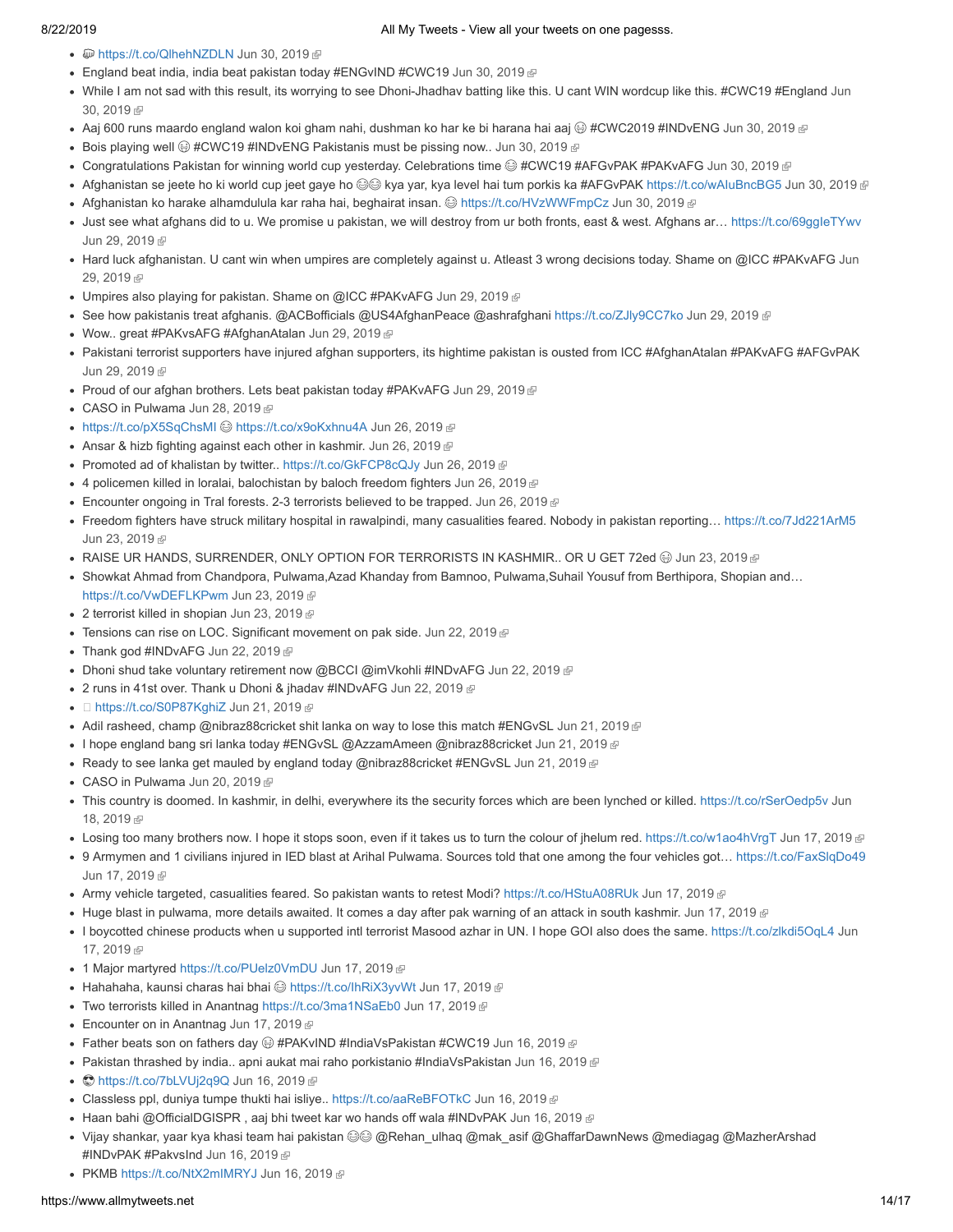- Pls pray for TV sets across Pakistan #INDvPAK #IndiaVsPakistan #PAKvsIND [https://t.co/q3iW8itu8B](http://t.co/q3iW8itu8B) [Jun 16, 2019](https://twitter.com/stranger0968/status/1140299886879039488)
- I remember ur immature tweet after CT17. Today its our turn @OfficialDGISPR #PAKvsIND #IndiaVsPakistan #INDvsPAK [Jun 16, 2019](https://twitter.com/stranger0968/status/1140297894228045825) ®
- Hahahahaha porkis hows dad treating u #INDvPAK #PAKvsIND #IndiaVsPakistan [Jun 16, 2019](https://twitter.com/stranger0968/status/1140296630933032960)  $\oplus$
- Vijay shankar selected on place of pant. Shame on @BCCI [Jun 16, 2019](https://twitter.com/stranger0968/status/1140257050926227456)
- Pakistanis back to what they do best. Cheating. Now after amir, wahab also warned by umpire #IndiaVsPakistan [Jun 16, 2019](https://twitter.com/stranger0968/status/1140213495880830976)
- 2 terrorist killed in pulwama [Jun 14, 2019](https://twitter.com/stranger0968/status/1139422643176632320)
- Before bengal is converted into bangladesh, pls intervene @HMOIndia we have seen kashmir turning hell bcoz of non willingness of then govts. [Jun 13, 2019](https://twitter.com/stranger0968/status/1139199977270448130) @
- CASO in Kulgam [Jun 12, 2019](https://twitter.com/stranger0968/status/1138855945071710212)
- Sarfaraz giving strike to bowlers #AUSvPAK #PAKvAUS [Jun 12, 2019](https://twitter.com/stranger0968/status/1138853108396769280)
- 5 crpf jawans martyred. Sad day. Om shanti for departed souls. [Jun 12, 2019](https://twitter.com/stranger0968/status/1138807956420608000)
- Actions include Artillery/Atgm/Heavy Mortar/MRBLs strikes across LC. We have weapons, Manpower oy govt/commanders w… [https://t.co/26jGcRbQN0](http://t.co/26jGcRbQN0) [Jun 12, 2019](https://twitter.com/stranger0968/status/1138806607893225473)
- Uri~ Surgical strikes Surgical strikes~ Pulwama Pulwama~ Airstrikes Airstrikes~ Anantnag Punishing pakistan has to... [https://t.co/3CwpGJy8pq](http://t.co/3CwpGJy8pq) [Jun 12, 2019](https://twitter.com/stranger0968/status/1138805729199083521)
- Casuality count could be higher in Anantnag fidayeen attack. Sad. [Jun 12, 2019](https://twitter.com/stranger0968/status/1138782653816233984)
- 2 terrorist killed in anantnag. They had attacked crpf jawans. [Jun 12, 2019](https://twitter.com/stranger0968/status/1138780155613257728)
- 1 terrorist killed in sopire. Total 3 incl 2 of shopian. Good job SFs. [Jun 11, 2019](https://twitter.com/stranger0968/status/1138450337709404160)
- As anticipated, IB now starts to heat up @Peacefulrumi CFV in Hiranagar today. [Jun 11, 2019](https://twitter.com/stranger0968/status/1138449928907309059)  $\mathbb P$
- What has happened to china. My god, it supports terrorists everytime in UN. [https://t.co/Hy7HcQ6jJt](http://t.co/Hy7HcQ6jJt) [Jun 11, 2019](https://twitter.com/stranger0968/status/1138307127162933249)
- 2 terrorist killed in shopian [Jun 11, 2019](https://twitter.com/stranger0968/status/1138301674374742017)
- Two pakistani soldiers Killed on saturday along LOC by Indian Army. One belonged to KPK. [Jun 10, 2019](https://twitter.com/stranger0968/status/1138101357322416128) @
- $\bullet$  1 jawan KIA in shahpur sector due to pak shelling. 1 more injured. Om shanti. [Jun 10, 2019](https://twitter.com/stranger0968/status/1138072807462584326)  $\textcircled{F}$
- <sup>●</sup> [https://t.co/myKIzoaAAr](http://t.co/myKIzoaAAr) [Jun 10, 2019](https://twitter.com/stranger0968/status/1138058718367686656)
- Fault lines emerging in Pak. Best time for intervention covertly. [Jun 10, 2019](https://twitter.com/stranger0968/status/1138056709291855872)
- Zardari arrested. Democracy murdered again. Now its Only Imran Khan (selected PM). [Jun 10, 2019](https://twitter.com/stranger0968/status/1138054632033460224)
- He is a pakistani senator. Immature stuff.  $\circledS\circledS$  [https://t.co/lhBbrck5rB](http://t.co/lhBbrck5rB) [Jun 09, 2019](https://twitter.com/stranger0968/status/1137792750521393154)
- LOL [https://t.co/uGAVomu3VH](http://t.co/uGAVomu3VH) [Jun 09, 2019](https://twitter.com/stranger0968/status/1137790485169418240) *®*
- Hahahahahaha.... they are not playing a team called sl which lose to afghanistan, its india. We beat u 9-0, remembe... https://t.co/rNiog1tjly [Jun 09, 2019](https://twitter.com/stranger0968/status/1137777454255419394) &
- Waiting for srilanka to lose all there matches now @nibraz88cricket are u ready loser  $\circledast\circledast$  [Jun 09, 2019](https://twitter.com/stranger0968/status/1137776341888245760)  $\circledast$
- CASO in Shopian [Jun 08, 2019](https://twitter.com/stranger0968/status/1137412335109398530)
- Sources on pak side describing indian shelling as 'very heavy' [https://t.co/RhgNnzkGqL](http://t.co/RhgNnzkGqL) [Jun 08, 2019](https://twitter.com/stranger0968/status/1137398999894372358) @
- $\bullet$  Heavy shelling again started in gulpur sector by both sides [Jun 08, 2019](https://twitter.com/stranger0968/status/1137395421440040960)  $\bullet$
- 1.Sepoy Raza Muhammad 2.N/s Noor 3.Sep Waqas 4.Sep Rahat 5.Sep Sadam [https://t.co/G7rNOxp1AT](http://t.co/G7rNOxp1AT) [Jun 08, 2019](https://twitter.com/stranger0968/status/1137321393153028096) P
- 5 SSG commandoes killed in north waziristan in an IED triggered by freedom fighters. Waziristan wud be graveyard of…
- [https://t.co/P0O4oal9zH](http://t.co/P0O4oal9zH) [Jun 08, 2019](https://twitter.com/stranger0968/status/1137320892487389187)
- Pakistan starts mortar shelling in Shahpur, Poonch. [Jun 08, 2019](https://twitter.com/stranger0968/status/1137276531355422722)
- 1 terrorist killed in anantnag. Ops continue. [Jun 08, 2019](https://twitter.com/stranger0968/status/1137210708490432513)
- Ye president kaise ban gaya  $\bigcirc$  [https://t.co/aBVFfbq0C2](http://t.co/aBVFfbq0C2) [Jun 07, 2019](https://twitter.com/stranger0968/status/1137063073678811137)  $\bigcirc$
- Pak army lost today: 1 Lt Col 2 Major 1 captain 4 footsoldiers (as they call them) Overall a good day to end with  $\odot$  [Jun 07, 2019](https://twitter.com/stranger0968/status/1137050461280882689)
- Major Saqib Iqbal of Pak Army killed by sindh nationalists. Pic Below [https://t.co/4ezJDdSBav](http://t.co/4ezJDdSBav) [Jun 07, 2019](https://twitter.com/stranger0968/status/1137049646151491584)
- Butchered: Lt-Col Rashid kareem Maj Moeez Masood Capt Arif Ullah L/Hav Zaheer Ahmad Sep Amjad Sep Arif Sep Aslam S... [https://t.co/36chMwiJEd](http://t.co/36chMwiJEd) [Jun 07, 2019](https://twitter.com/stranger0968/status/1137038112549421058)
- [5 pakistani soldiers including 3 officers killed in IED attack in north waziristan. Another officer killed in karachi by sindh nationalists. Jun 07,](https://twitter.com/stranger0968/status/1137018568804052992) 2019 雨
- Mansoon  $\circledcirc\circ$  [https://t.co/fEwHGHQzau](http://t.co/fEwHGHQzau) [Jun 07, 2019](https://twitter.com/stranger0968/status/1137009439997923328)
- Out of 7 MPs, 2 are already not in delhi. U can win on Modi wave, but these things will cause real damage in State… [https://t.co/tbBKNzVmfj](http://t.co/tbBKNzVmfj) [Jun 07, 2019](https://twitter.com/stranger0968/status/1136989279098269697) @
- Only in this country twitter can suspend official army comd page. @ChinarcorpsIA account suspended. @HMOIndia… [https://t.co/kepoDunvyO](http://t.co/kepoDunvyO) [Jun 07, 2019](https://twitter.com/stranger0968/status/1136865560669675520) &
- [https://t.co/TZH3KglZHI](http://t.co/TZH3KglZHI) Now confirmed by mainstream media. Shelf life of terrorits is few hours now in kashmir. Kud… [https://t.co/bk7LUxLMVC](http://t.co/bk7LUxLMVC) [Jun 07, 2019](https://twitter.com/stranger0968/status/1136842635392405511)
- [Getting reports that 2 of these SPOs turned terrorist have been killed among 2 others in Pulwama. Good job… https://t.co/RQKcfimPHk](https://twitter.com/stranger0968/status/1136839112818810880) Jun 07, 2019
- 3 terrorist killed in pulwama [Jun 07, 2019](https://twitter.com/stranger0968/status/1136828873717493760)
- 2 SPOs who deserted with 2 AKs in Pulwama https://t.co/l3lD4libMQ [Jun 06, 2019](https://twitter.com/stranger0968/status/1136706989789106176) @
- $\bullet$  1-2 terrorist still holed up in pulwama [Jun 06, 2019](https://twitter.com/stranger0968/status/1136703283047702528)  $\textcircled{F}$
- Why Gandhis all the time? Whats there between congress & chinese? Are we expecting any flare up from chinese side? [https://t.co/TNvgqVlo9b](http://t.co/TNvgqVlo9b) [Jun 06, 2019](https://twitter.com/stranger0968/status/1136701500963545088)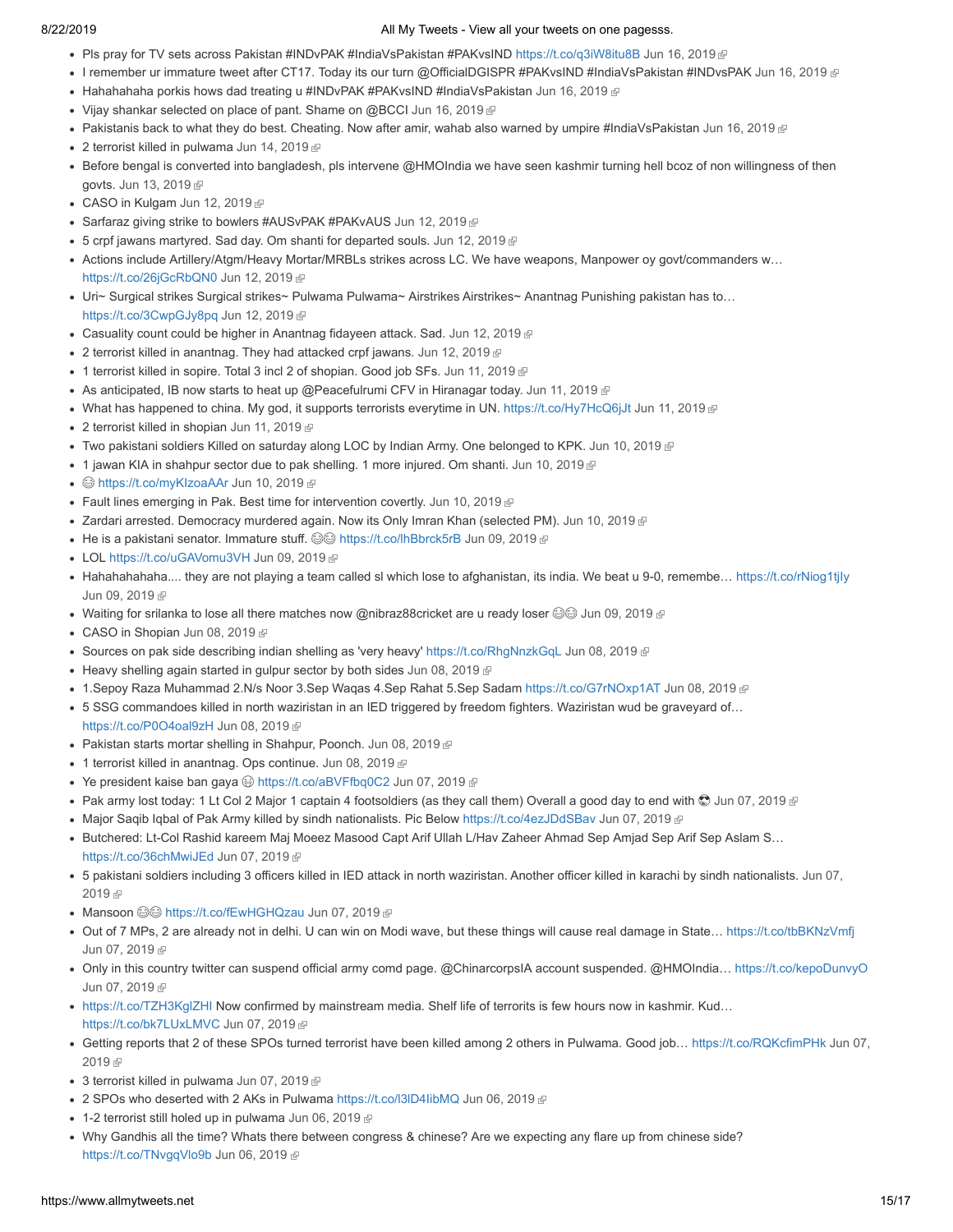- Pressure is gonna increase on all terrorist groups in kashmir. Amarnath yatra, assembly polls later this year. Anan… [https://t.co/AkUoE1d6tf](http://t.co/AkUoE1d6tf) [Jun 06, 2019](https://twitter.com/stranger0968/status/1136700989593989121) @
- What happened in Anantnag will be avenged very soon. [Jun 06, 2019](https://twitter.com/stranger0968/status/1136663161472520192)  $\mathbb P$
- 1 terrorist killed in Pulwama [Jun 06, 2019](https://twitter.com/stranger0968/status/1136642300224921601)
- Exchange of fire between terrorists and security forces in Lassipora of Pulwama district. [Jun 06, 2019](https://twitter.com/stranger0968/status/1136618750147518464)
- Freedom fighters attacked occupying pak forces, 6 FC dogs sent to hell #FreeBalochistan [Jun 06, 2019](https://twitter.com/stranger0968/status/1136615650741370880)
- CASO in Kulgam [Jun 06, 2019](https://twitter.com/stranger0968/status/1136593088699174912) @
- Maybe with minnow shit lanka  $\bigcirc\textcircled{a}$  [https://t.co/IsTkNZslr2](http://t.co/IsTkNZslr2) [Jun 05, 2019](https://twitter.com/stranger0968/status/1136320401141829632)  $\textcircled{e}$
- In east delhi from bhajanpura till ghaziabad, muslims riding on bikes drive rashly, try to come below the cars, bus... https://t.co/5kYGcik5Iw Jun 05, 2019
- Friend pls report this tweet as well as this person. He seems mentally retarded. [https://t.co/lE13OeH0Me](http://t.co/lE13OeH0Me) [Jun 05, 2019](https://twitter.com/stranger0968/status/1136262289747849217)
- Its the same force which lost 4 wars with India, same force which supports terrorism, same force which is famous fo... [https://t.co/a0r6In8iU0](http://t.co/a0r6In8iU0) [Jun 05, 2019](https://twitter.com/stranger0968/status/1136256672115122176) @
- $\bullet$  IED mubarak.. [Jun 05, 2019](https://twitter.com/stranger0968/status/1136117606526652416)  $\mathbb{F}$
- Wreckage of missing IAF An-32 reportedly spotted by helicopter search team. [Jun 03, 2019](https://twitter.com/stranger0968/status/1135518956599599104) @
- 2014- Seats SP-05 BSP-0 2019- Seats SP-05 BSP-10 Biggest loser of mahathagbandhan is SP [Jun 03, 2019](https://twitter.com/stranger0968/status/1135510779715825665)
- CASO in Tral [Jun 03, 2019](https://twitter.com/stranger0968/status/1135483884286746624) @
- Pakistan on top [https://t.co/7Q72YkBuu5](http://t.co/7Q72YkBuu5) [Jun 03, 2019](https://twitter.com/stranger0968/status/1135479096069242880)
- England won the toss & decided to beat pakistan by 10 wickets #PAKvENG [Jun 03, 2019](https://twitter.com/stranger0968/status/1135473711337877511)  $\mathbb{F}$
- What wud be pakistan margin of defeat today? Comment below #ENGvPAK [Jun 03, 2019](https://twitter.com/stranger0968/status/1135436394632032257)
- Also post pic of Sachin-Sehwag smashing u for sixes [https://t.co/AEOSxKepZC](http://t.co/AEOSxKepZC) [Jun 03, 2019](https://twitter.com/stranger0968/status/1135399467367243778) @
- 2 terrorist dispatched to hell in Shopian [Jun 03, 2019](https://twitter.com/stranger0968/status/1135388901324070913)
- CASO in Shopian [Jun 02, 2019](https://twitter.com/stranger0968/status/1135123555736154112)
- Heavy shelling by Pak Army on LOC. Shahpur targeted, wonder why pak continuously targetting Shahpur. [Jun 01, 2019](https://twitter.com/stranger0968/status/1134839557768273920)
- Teams like SL shud not play big events like world cup. They dont deserve. @nibraz88cricket #NZvSL [Jun 01, 2019](https://twitter.com/stranger0968/status/1134819874969214977)
- <sup>●</sup> [https://t.co/M4J1S1w0u1](http://t.co/M4J1S1w0u1) [Jun 01, 2019](https://twitter.com/stranger0968/status/1134702427817615360)
- ©© Joker Nibraz [https://t.co/2gE1LcqIZP](http://t.co/2gE1LcqIZP) [Jun 01, 2019](https://twitter.com/stranger0968/status/1134702326340624384) @
- CC @AmitShah ji [https://t.co/z75B9BHAaJ](http://t.co/z75B9BHAaJ) [Jun 01, 2019](https://twitter.com/stranger0968/status/1134687544283525121) <sup>®</sup>
- [https://t.co/WPn7tMyvQb](http://t.co/WPn7tMyvQb) good job [https://t.co/3vtOF8gd7h](http://t.co/3vtOF8gd7h) [May 31, 2019](https://twitter.com/stranger0968/status/1134505846367444993)
- Very well played pakistan. Inshallah bois played well  $\circledS\circledS$ #PAKvWI [May 31, 2019](https://twitter.com/stranger0968/status/1134465716713807879)  $\circledR$
- Leave Guns, come back to ur homes. Parents shud ask there sons who have joined terrorism in kashmir, else it cud be… [https://t.co/cicQBM6ti7](http://t.co/cicQBM6ti7) [May 31, 2019](https://twitter.com/stranger0968/status/1134465328442937351)
- 2 terrorist dispatched to hell in Tral..  $\blacktriangle$  [May 31, 2019](https://twitter.com/stranger0968/status/1134464841240985600)  $\textcircled{r}$
- Getting confirmation that it was Riyaz Naikoo who was trapped in Shopian on 29th. OGWs succeeded in saving him. [May 31, 2019](https://twitter.com/stranger0968/status/1134409885414825985)
- Encounter starts in tral [May 31, 2019](https://twitter.com/stranger0968/status/1134408734053228544) @
- Pakistan Rangers shud mend there ways on IB. For too long they have been taking us for granted. With Amit shah as H… https://t.co/Mqt4RDFXI7 [May 31, 2019](https://twitter.com/stranger0968/status/1134386829162045440)
- . All the good work done by Parrikar ji & sitharaman ji is going to be down the drain. Defence minister shud have been an aggressive person. [May 31, 2019](https://twitter.com/stranger0968/status/1134384411019866112) @
- 2 terrorist dispatched to hell in shopian. Meanwhile encounter is ongoing in kishtwar also. Sabko denge azaadi..… [https://t.co/VWsW1gb68v](http://t.co/VWsW1gb68v) [May 31, 2019](https://twitter.com/stranger0968/status/1134383202963841025) @
- Msssive CASO in Kulgam.. [May 30, 2019](https://twitter.com/stranger0968/status/1134101141778812928)
- Pls spare some time & sign this petition for oppressed in pakistan.. [https://t.co/C3n5S1pr4z](http://t.co/C3n5S1pr4z) [May 30, 2019](https://twitter.com/stranger0968/status/1134049246393634816)
- **Encounter ongoing in sopore. 2 terrorist believed to be trapped.** [May 30, 2019](https://twitter.com/stranger0968/status/1134015746781196288)  $\Phi$
- It seems structure where terrorist were hiding in shopian has been blown up. Now lets see if its riyaz naikoo or zeenat naikoo. [May 29, 2019](https://twitter.com/stranger0968/status/1133768236858781696)
- CFV in Poonch. Small arms firing from both sides. [May 29, 2019](https://twitter.com/stranger0968/status/1133767636096040960) @
- Seems they were successful in saving riyaz as initial input was of 4-5 terrorist. To save riyaz, zeenat naikoo beca... [https://t.co/SxdaOMhH6P](http://t.co/SxdaOMhH6P) [May 29, 2019](https://twitter.com/stranger0968/status/1133765350137454598) @
- Another CASO started in pulwama [May 29, 2019](https://twitter.com/stranger0968/status/1133758760978190337)
- Naikoo has played hide & seek for long. Enough. Empty ur magazines, need to get him today. In ops, 1 more ogw kill... [https://t.co/O5MGFl9dJ0](http://t.co/O5MGFl9dJ0) [May 29, 2019](https://twitter.com/stranger0968/status/1133750950605279232)

Note: Twitter limits the number of tweets returned to 3,200.

© 2019 [Airtight Interactive Inc.](http://airtight.cc/) | [Feedback? |](https://twitter.com/felixturner) [Sign Out](https://www.allmytweets.net/clearsessions.php)